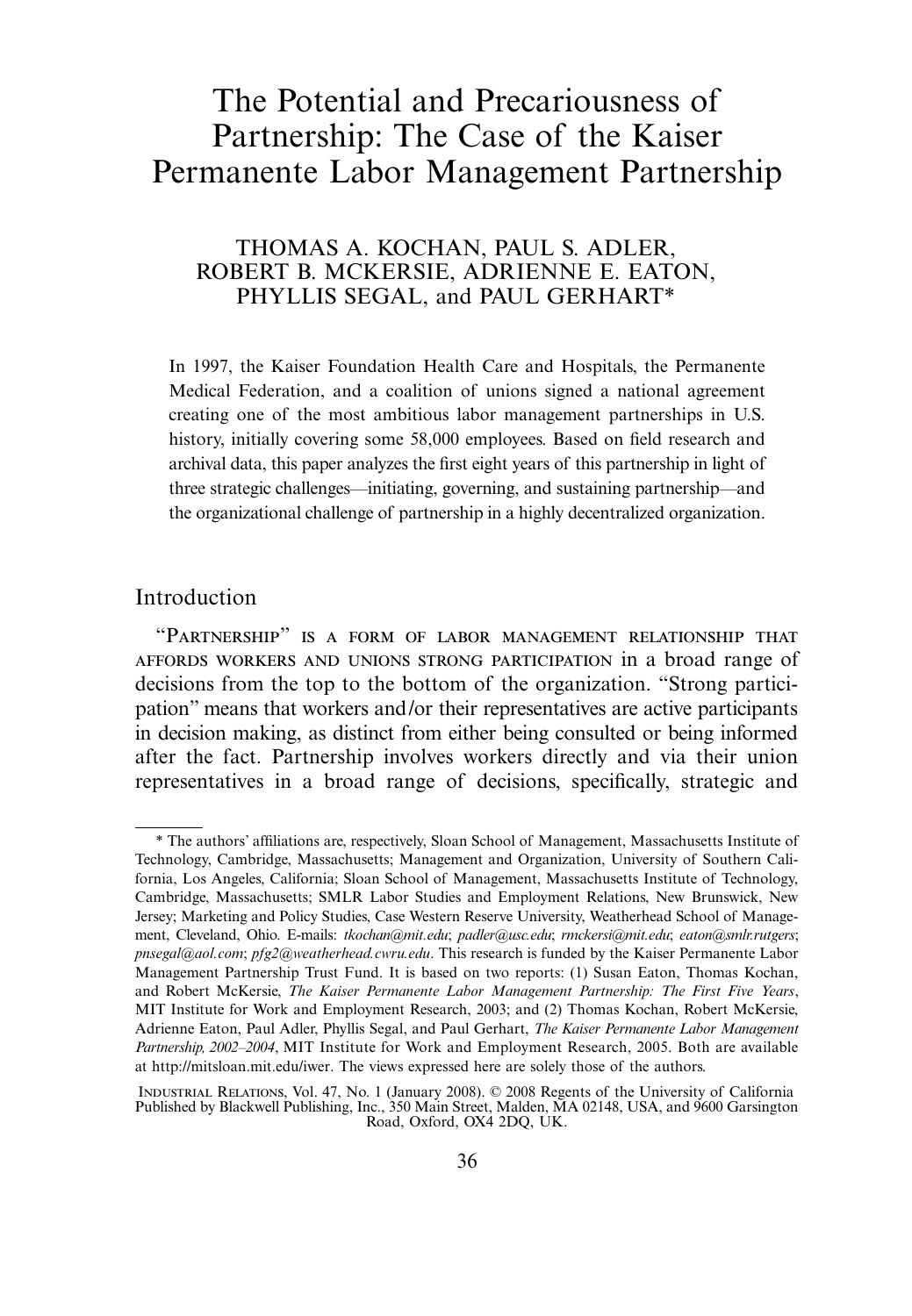workplace-level managerial decisions and not only decisions concerning terms and conditions of employment that are the normal province of collective bargaining. Partnership can thus be contrasted with most forms of "employee involvement," which allows participation only in workplace, operational issues, and usually only in consultative form; and it can be contrasted with "corporatist" structures where union leaders participate in top-level decision making but participation at lower levels is weak.

Labor management partnerships have a long and contentious history in industrial relations (Gershenfeld 1987; Harbison and Coleman 1951; Slichter 1941). Partnership activity has waxed and waned over the years, for example, growing throughout the 1980s and then declining in more recent years. Partnership is sometimes hailed as holding potential for mutual gains for the parties directly involved and for society (Deakin et al. 2002; Eaton, Rubinstein, and McKersie 2004; Geary and Roche 2006; Kochan and Osterman 1994; Preuss and Frost 2003; Stepp and Schneider 1997). It is sometimes criticized for either co-opting unions (Bacon and Blyton 2006; Parker and Slaughter 1988) or abdicating managerial responsibility.

The present paper is less normative and more analytic. We focus on three strategic challenges facing such partnerships: (1) initiation, (2) governance, and (3) sustainability. While prior research (reviewed below) offers important insight into these *strategic* challenges, it has typically treated the contending actors as homogeneous and monolithic; as a result, we know little about an equally difficult *organizational* challenge of initiating, governing, and sustaining a partnership in larger, more complex, decentralized organizations.

This paper explores these strategic and organizational challenges in the largest, most complex, and most comprehensive labor management partnership currently in existence—indeed, ever created—in North America. The case study covers the first eight years experience of Kaiser Permanente  $(KP)^1$  and the Coalition of Kaiser Permanente Unions (CKPU). As of late 2006, the partnership covered 86,000 KP employees located in eight states and represented by over thirty different local unions and ten different national unions.2

<sup>&</sup>lt;sup>1</sup> As we explain later, Kaiser Permanente or KP is shorthand for another key partnership—that between the Kaiser Foundation Health Plans and Hospitals (HP/H), a nonprofit health service and insurance provider, and the eight Permanente Medical Groups (PMGs), representing the physicians who contract exclusively with Kaiser. For the sake of brevity we use KP throughout, except where the distinction among its components is relevant.

<sup>&</sup>lt;sup>2</sup> One major union, the California Nurses Association (CNA) in Northern California, representing about 12,000 registered nurses, was not part of the partnership agreement, and had a separate collective bargaining agreement with KP. Several smaller and one sizable union initially did not initially join the partnership but signed on in recent years. The Hawaii region of KP also does not participate in the formal partnership.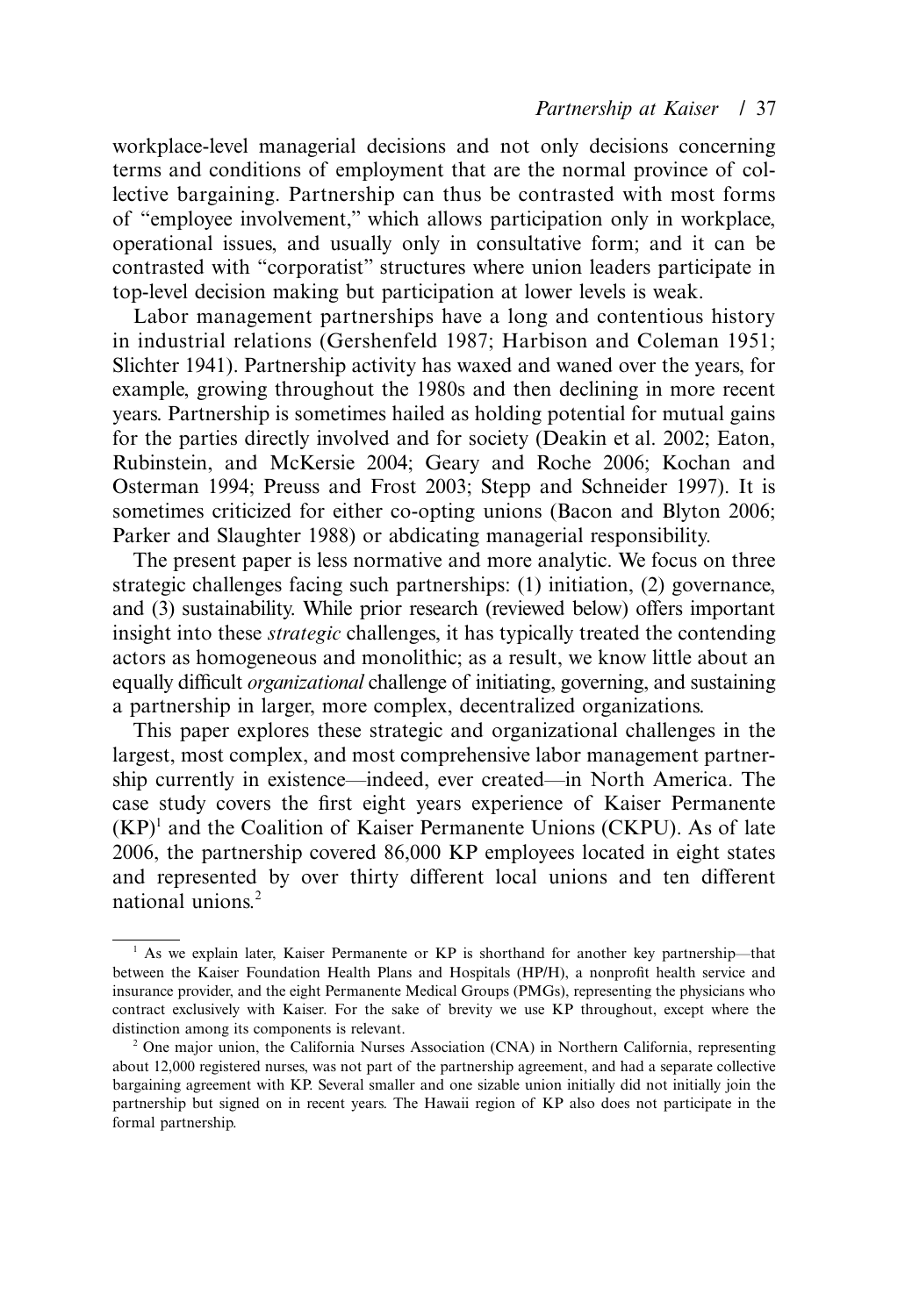# Strategic and Organizational Challenges

Despite the wealth of case studies and related empirical analyses (Eaton and Rubinstein 2006; Eaton, Rubinstein, and McKersie 2004; Gershenfeld 1987; Hammer and Stern 1986; Heckscher and Schurman 1997; Preuss and Frost 2003; Stepp and Schneider 1997; Walton, Cutcher-Gershenfeld, and McKersie 1994), a robust theory of labor management partnerships has yet to be articulated. This literature does, however, offer important starting points for understanding the challenges referred to above.

*Initiation.* Prior research suggests four sets of factors that help explain how partnerships arise: environmental pressure, interdependence, legitimacy, and shared vision among top leaders.

The formation of partnerships resembles other organizational change process in important respects, and Lewin's (1947) change model—unfreezing, change, refreezing—has thus proven useful. Kochan and Dyer (1976) used a modified Lewinian model to argue that both parties must be dissatisfied with the status quo to take on the risks of such radical change. That is, both parties must be convinced that traditional collective bargaining is not sufficient for addressing their separate or joint objectives and that some alternative is needed. Some argue that crisis is a crucial motivating factor, as was the case with the formation of numerous production and safety and health committees during World War II (Dale 1949). Walton (1987) argues that moderate levels of pressure and stress are more likely to lead to joint initiatives than either the absence of pressure or extreme crises. His view is consistent with social-psychology findings that extreme crisis produces a threat-rigidity syndrome that reduces the probability of innovation (Staw, Sanderlands, and Dutton 1981). Thus while there is no agreement on the precise degree of pressure or threat that best predicts the formation of a partnership, some significant threat or sense of urgency is viewed as a necessary (but not sufficient) condition to motivate individuals and organizations to change the status quo.

Walton, Cutcher-Gershenfeld, and McKersie (1994) add a second condition: neither party has the option of escaping from the relationship rather than dealing with its pressures. In practice, this means that the union must be sufficiently powerful to make it costly or impossible for the employer to achieve its objectives by abandoning or terminating the union–management relationship or by working around the union in some other way. The classic example of the latter was General Motors' "southern strategy," which was initiated in the early 1970s and abandoned soon afterwards when the United Auto Workers made it clear that going nonunion in even just one or two new plants would jeopardize existing relationships and initiatives in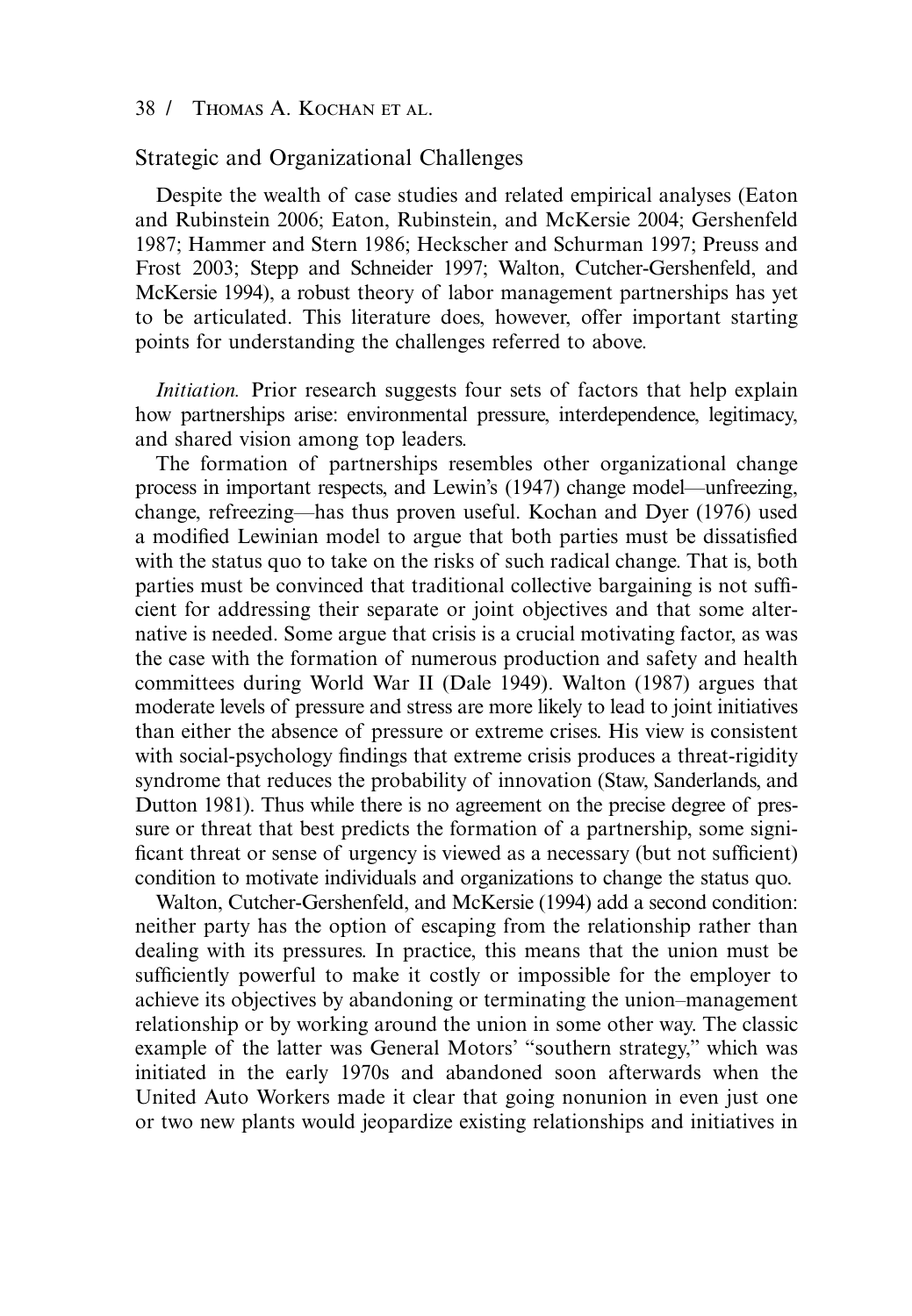all its other unionized plants (Katz 1985). A strong union position that cuts off the option of escape is thus a second necessary condition for the initiation of a union–management partnership. (The labor management relation is not symmetrical in this regard: neither workers nor unions have an escape option.)

Neo-institutional theory (e.g., Scott 1995) sensitizes us to a third factor the role of symbolic/cultural legitimacy in enabling the diffusion and adoption of innovations such as partnership. Clearly, partnership has appeared as a more or less plausible option depending on the period and the region. Coercive, mimetic, and normative forces can work to facilitate or impede the emergence of partnership (DiMaggio and Powell 1983). Social networks among individuals, firms, and unions can facilitate or undermine this legitimation.

The conditions just discussed are precursors, but they are not determinative. Such a dramatic break with the past also requires individual leaders who envision benefits from working together and who are willing and able to absorb the significant political risks and overcome ideologic resistance to initiating a joint program with their labor or management counterparts. A shared vision, or at least compatible visions, among top leaders and within the dominant coalitions of both organizations is thus critical. Consider, for example, why Saturn and several smaller-scale partnership initiatives emerged out of the vast GM system in the early 1980s. In the face of considerable political opposition within both GM and the UAW, the strong pressures from Japanese competition was matched by the pairing of two powerful advocates of labor management innovation and partnership within GM and the UAW, Alfred Warren and Donald Ephlin, respectively (Rubinstein and Kochan 2001). Warren and Ephlin became the initial champions for Saturn (O'Toole 1996). The key role of such leadership is clear in the literature as far back as the Protocols of Peace promoted by Sidney Hillman in 1911 (Fraser 1991; Gershenfeld 1987), and in accounts of the role that former United Steelworkers of America President Lynn Williams played in championing and negotiating partnership agreements in the steel industry in 1994 (Rubinstein 2003).

*Governance.* Previous research suggests that partnerships, once initiated, face a number of governance challenges. The key ones seem to be the propagation of new structures across the organization, overcoming inevitable resistance from powerful middle-level managers and union officials, and assuring investment in personnel and skills.

Implementing and sustaining partnership requires significant transformations in organizational structures and interaction processes. Changes are needed from the top to the lower levels, and changes are needed in the range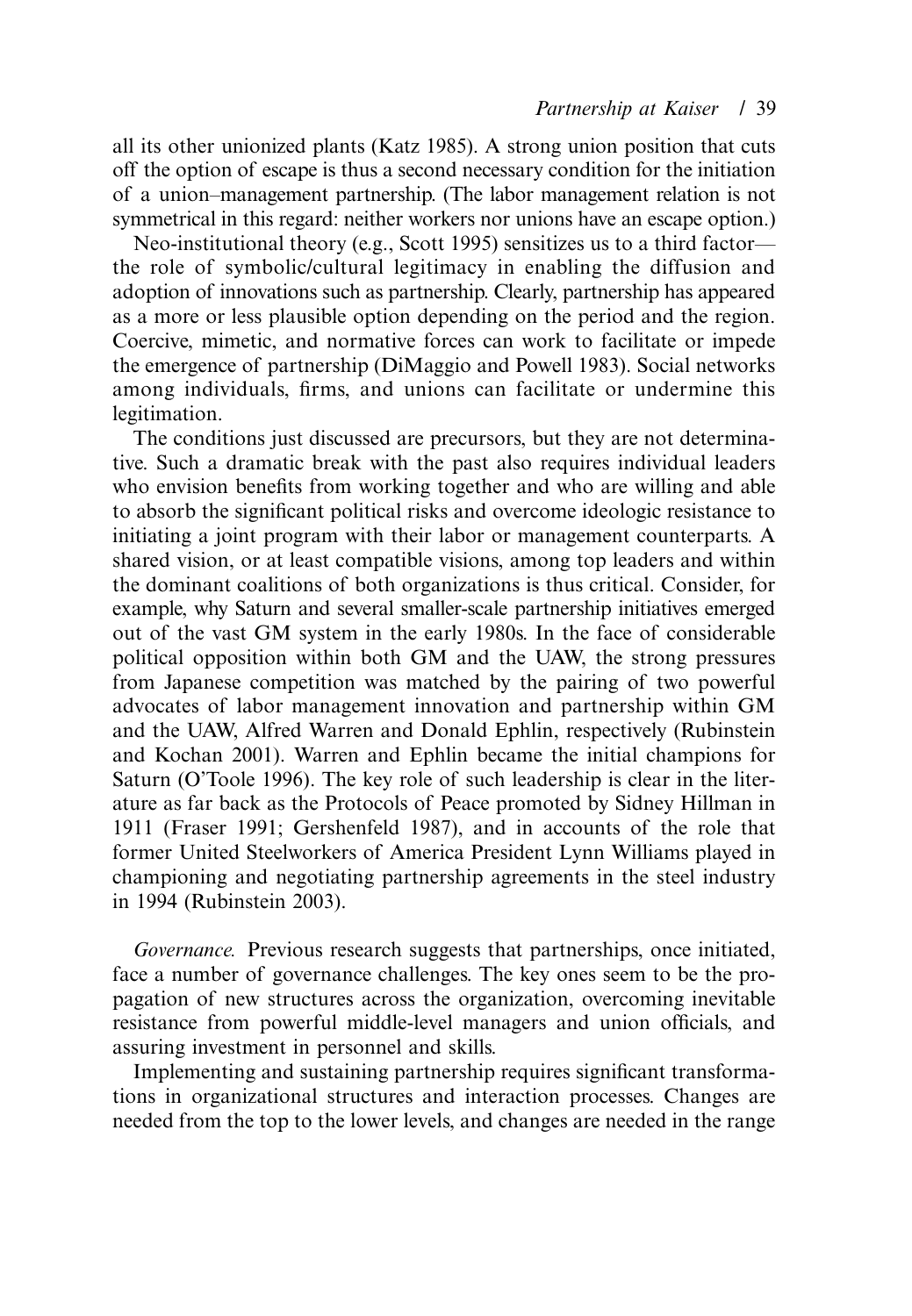of decisions in which unions and workers will participate. Sustaining partnerships thus requires making changes at the workplace, collective bargaining, and strategic levels of the parties' relationship (Kochan, Katz, and McKersie 1994). Simply introducing workplace-level experiments or participation programs while collective bargaining continues to function in its traditional form and contractual issues remain off-limits to partnership influence will ultimately frustrate efforts to introduce change. Alternatively, maintaining the traditional New Deal principle that management manages strategic issues free of worker or union involvement will lead to decisions that are perceived as inconsistent with partnership principles and make it impossible for union leaders to continue to support the partnership initiative.

There is abundant evidence that implementing these changes will meet with resistance from many mid-level and even other top-level management and labor leaders who do not share the vision (Cutcher-Gershenfeld, Kochan, and McKersie 1988; Heckscher and Schurman 1997; Rubinstein and Kochan 2001). The structural changes associated with partnership require significant changes in the roles and leadership styles of labor and management leaders at all levels of the organization, which in turn requires investments in training for new skills and capabilities (Cutcher-Gershenfeld, Wever, and McKersie 1988; Rubinstein 2003). Labor relations professionals, operating managers, and unions stewards and local officers all need to develop skills in problem solving, managing change, and leading teams, skills that heretofore were not part of the repertoire of arms-length labor management relationships (Eaton, Rubinstein, and McKersie 2004; Heckscher and Schurman 1997; Schurman and Eaton 1996).

*Sustainability.* The empirical reality is that most labor management partnerships are of limited duration, at least compared to the length of most collective bargaining relationships. What accounts for this? The research highlights two sets of factors that we can group under the headings of tangible results and pivotal events.

Achieving tangible, valued, substantive results from partnerships is a necessary condition for sustainability. The partnership has to deliver in tangible ways on its promise of doing better on critical concerns than the parties could do through traditional collective bargaining. It is not sufficient to simply improve interpersonal and interorganizational relationships; substantive gains must be clear, tangible, and of high priority to each of the key interests involved. The early quality of working life and quality circle initiatives in the automobile and other industries illustrate this lesson. The evidence from these employee participation efforts was quite consistent that employee participation improved workplace climate and job satisfaction;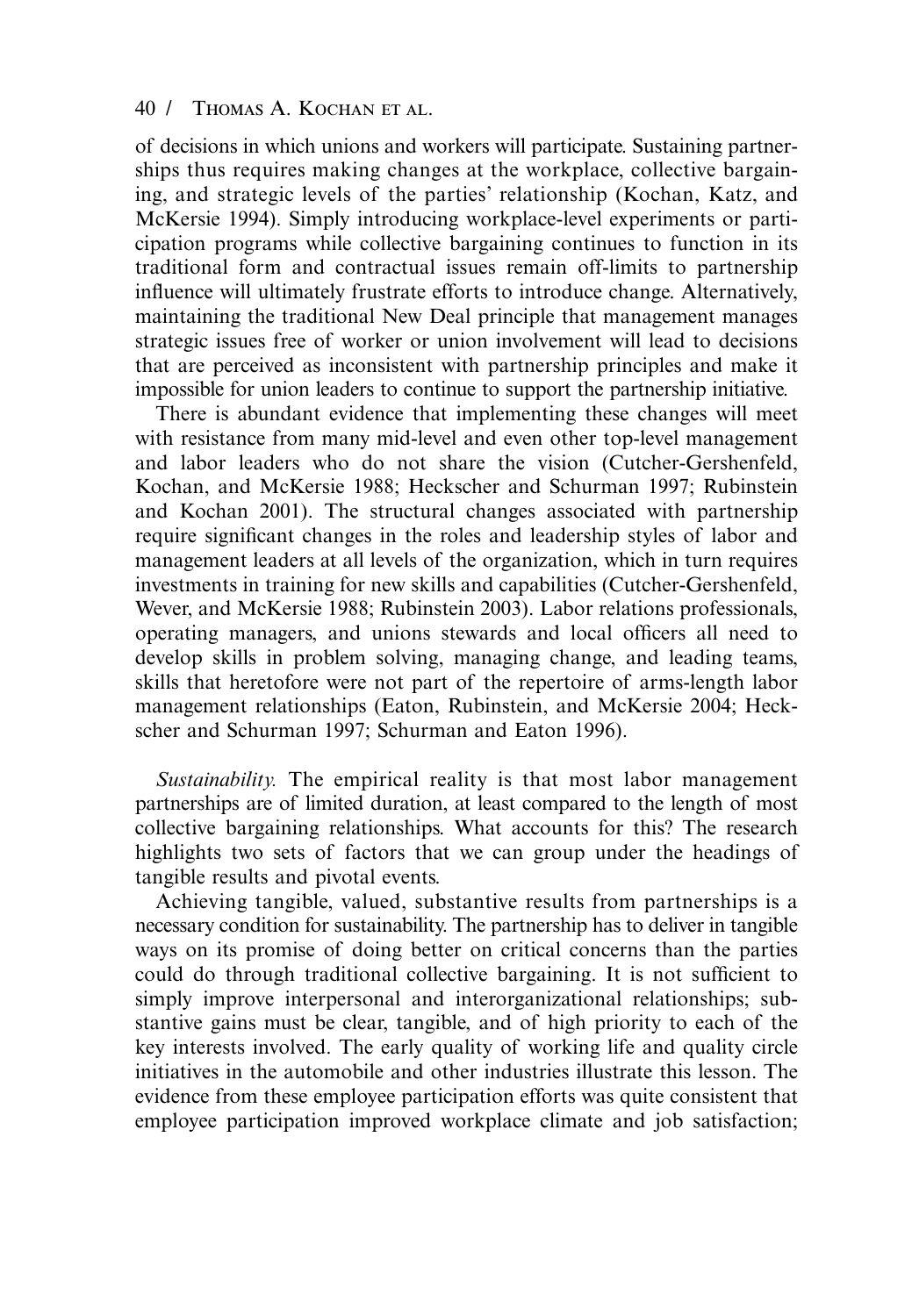yet few of the early efforts proved to be sustainable (Drago 1988; Freeman and Rogers 1999; Goodman 1980). One reason is that as stand-alone initiatives, they did not generate substantial enough bottom-line improvements in productivity, quality, or other performance outcomes of concern to management (Katz, Kochan, and Gobeille 1983). The attitudinal improvements achieved were not enough to sustain management interest, nor to motivate the parties to work through the stumbling blocks that arose. The same would likely be true if joint efforts produced economic gains to management but not to union members.

Tangible results are necessary but not sufficient for sustainability. Stumbling blocks inevitably arise in partnerships, and sustainability depends on the partners' ability to "fail forward" (Leonard and Swap 1999). In his case study of the first decade of the partnership at the Xerox Corporation, Cutcher-Gershenfeld elaborated on this point by showing that these efforts periodically confront what he called "pivotal events." Pivotal events are crisis situations or situations where a problem emerges that if not addressed successfully will threaten the continuity of the partnership. If these challenges are resolved successfully, the experience tends to strengthen the commitment of the parties to the partnership and often expands its scope. Such events can take different forms, including a change in business conditions that threatens a layoff, the turnover of key partnership champions, a decision to outsource work, or the emergence of a conflict in another part of the labor management relationship that then holds the partnership effort hostage (i.e., leads one or both of the parties to withdraw participation until the conflict is satisfactorily resolved). To the extent that pivotal events challenging the parties continue to arise and require negotiation and adjustment to unanticipated problems, the parties' negotiating capacities become another important determinant of the sustainability of labor management partnership.

A particularly common form of pivotal event is leadership change. Prior studies of partnerships have shown they are especially susceptible to leadership transitions (Rubinstein and Kochan 2001). This reflects the deep-seated hostility toward unions embedded in American management ideology and the long-standing reluctance of American union leaders to engage in management decision making. Until partnership becomes more institutionalized as a practice, it will be vulnerable to leadership succession in management and labor organizations.

*Scale and Complexity.* The strategic challenges of initiating, governing, and sustaining partnerships are complicated by an organizational challenge when the organizations involved are large, complex, and decentralized. However, research to date has largely abstracted from this organizational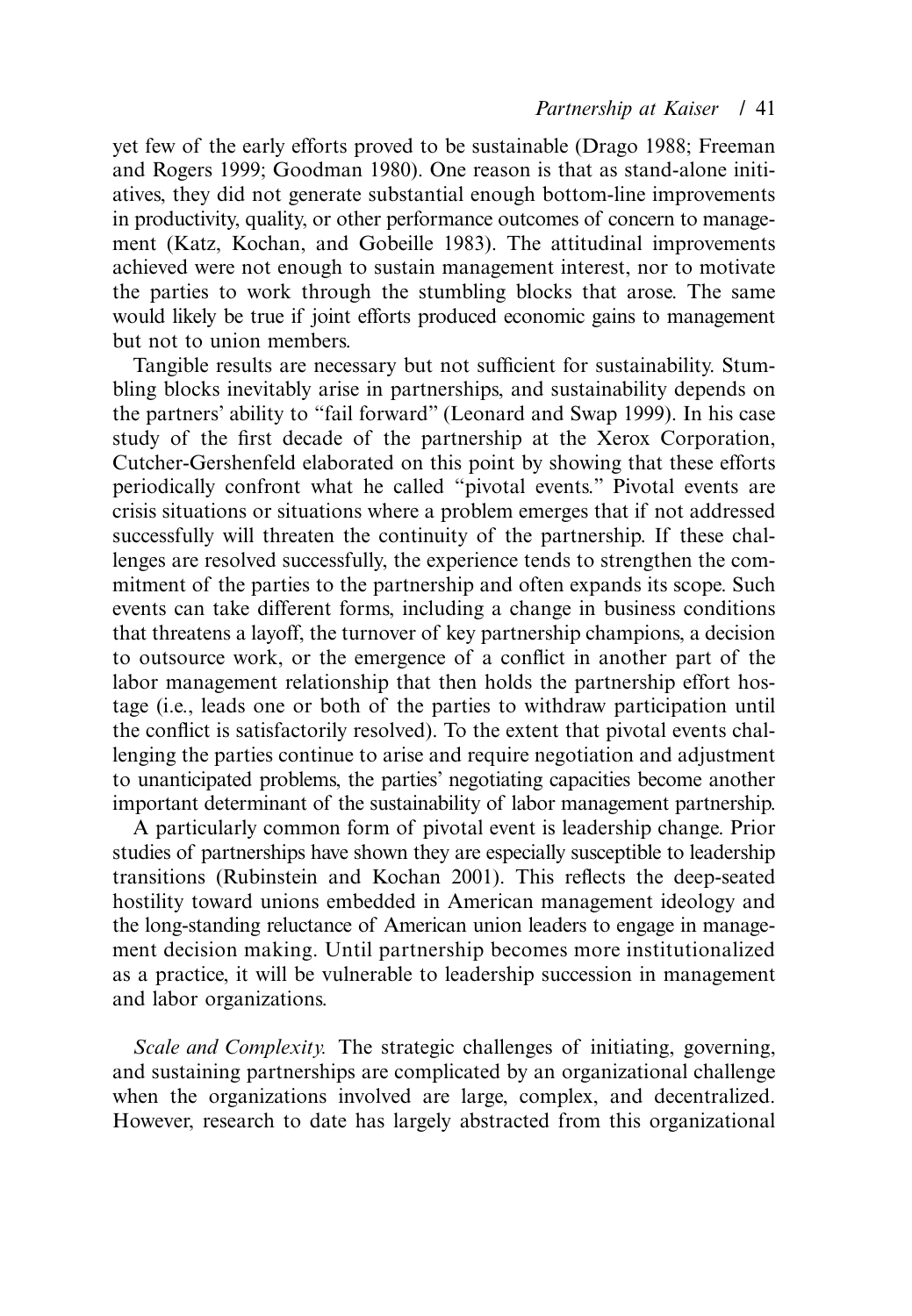challenge and thus presents us with over-simplified accounts. What is required to initiate, govern, and sustain a partnership in a large, complex, decentralized organization that is characterized by multiple centers of power?

These practical challenges created by decentralization have been only tangentially addressed in prior research. For example, Rubinstein (2003) studied the steel industry partnership and explored the challenges created by a decentralized union structure and the multiplicity of individual companies involved. Rubinstein and Kochan's (2001) study of Saturn documented the hurdles facing the horizontal diffusion of partnership ideas to other divisions of GM and other parts of the UAW. Others have studied partnerships and participative efforts in specific locations and work sites and their failure to diffuse upward or laterally across settings (e.g., Walton's [1980] study of the Topeka pet food plant). None of these, however, focus on the challenges created by the complexity of the management structure once a partnership agreement is reached at the peak levels. The KP partnership provides a valuable opportunity to explore this important set of under-studied issues.

#### Context

As noted in the introduction to this symposium, KP had a long history of working with unions dating back to its founding in the 1930s. Over the years it gradually evolved from a construction company and a steel producer to a healthcare insurer and provider. By the time of our study, some fifty years later, KP was America's leading not-for-profit health maintenance organization (HMO) and hospital and healthcare delivery system, and was the second largest integrated health organization in the United States (following the Veteran's Administration). In 2005, nationwide KP served 8.6 million members across eight states and the District of Columbia. Fully 80 percent of its operations were still in California, where it began.

In 1997, Kaiser Foundation Health Plans and Hospitals and the Permanente Medical Groups (which together we will call simply KP) and the CKPU created the partnership by signing a national partnership agreement. Creation of the partnership was in itself an historic achievement since it represented the most ambitious partnership in place in the United States at the time of writing and one of the most comprehensive and complex in the history of U.S. labor relations. Figure 1 outlines the goals the parties stated for the partnership.

The partnership, however, also represented a radical organizational change by challenging the values, norms, and practices long associated with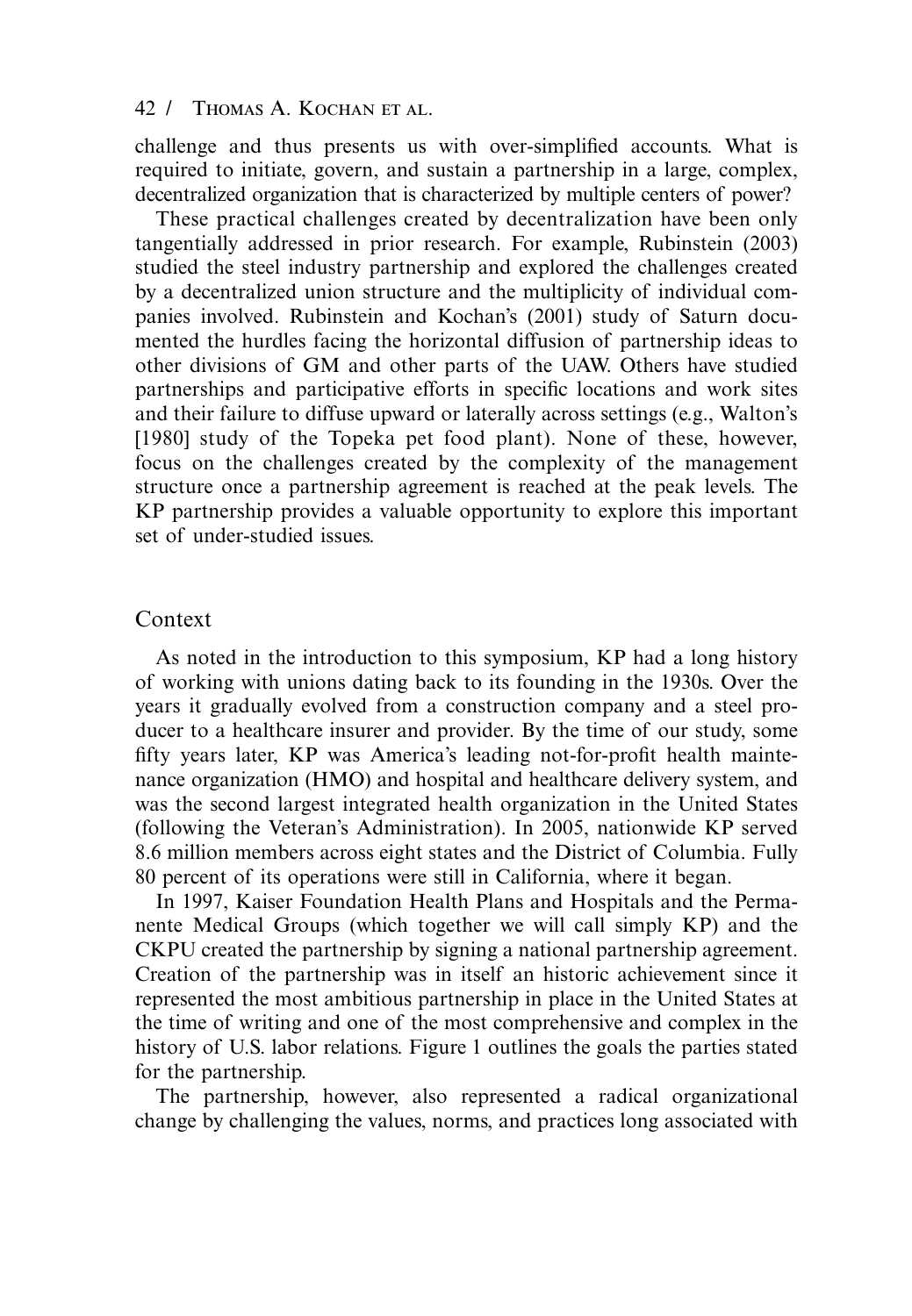#### FIGURE 1

Kaiser Permanente National Labor Management Partnership Goals

- Improve the quality of health care for Kaiser Permanente members and the communities we serve
- Assist Kaiser Permanente in achieving and maintaining market leading competitive performance.
- Make Kaiser Permanente a better place to work.
- Expand Kaiser Permanente's membership in current and new markets, including designation as a provider of choice for all labor organizations in the areas we serve.
- Provide Kaiser Permanente employees with the maximum possible employment and income security within Kaiser Permanente and/or the health care field.
- Involve employees and their unions in decisions.  $\bullet$
- Consult on public policy issues and jointly advocate when possible and appropriate.

KP's "administrative heritage" of decentralization (Bartlett and Ghoshal 1995). Each KP region was a separate cost center, and insurance rates were community based, varying in response to market and competitive conditions. Within the regions, each medical center had considerable autonomy from the regional office. As a result, KP's central "program office" executives and staff could seldom compel uniform compliance to top-down ideas or initiatives. Moreover, both the uncertain and complex nature of medical care delivery and the desire of physicians to guard their individual and collective autonomy reinforced this tradition of decentralization. This was matched by an equally decentralized union structure with multiple local and national unions representing KP employees across its different locations.

## Research Methods

Our research team was invited in 2001 by three lead players in the KP partnership to provide an outside perspective on the partnership as well as to document this unusual relationship and to assist the parties in developing metrics to assess their success, strengths, and weaknesses. In this role of invited researchers, with an agreement that facts but not interpretations were subject to correction by the organizations, the team members observed multiple meetings of various groups, committees, subgroups, and project teams between June 2001 and January 2006 (when our analysis for this paper ends). Over this time period, we conducted over 300 interviews with key players in the development of the partnership, including the former and current CEOs at KP; physicians and directors of various medical groups,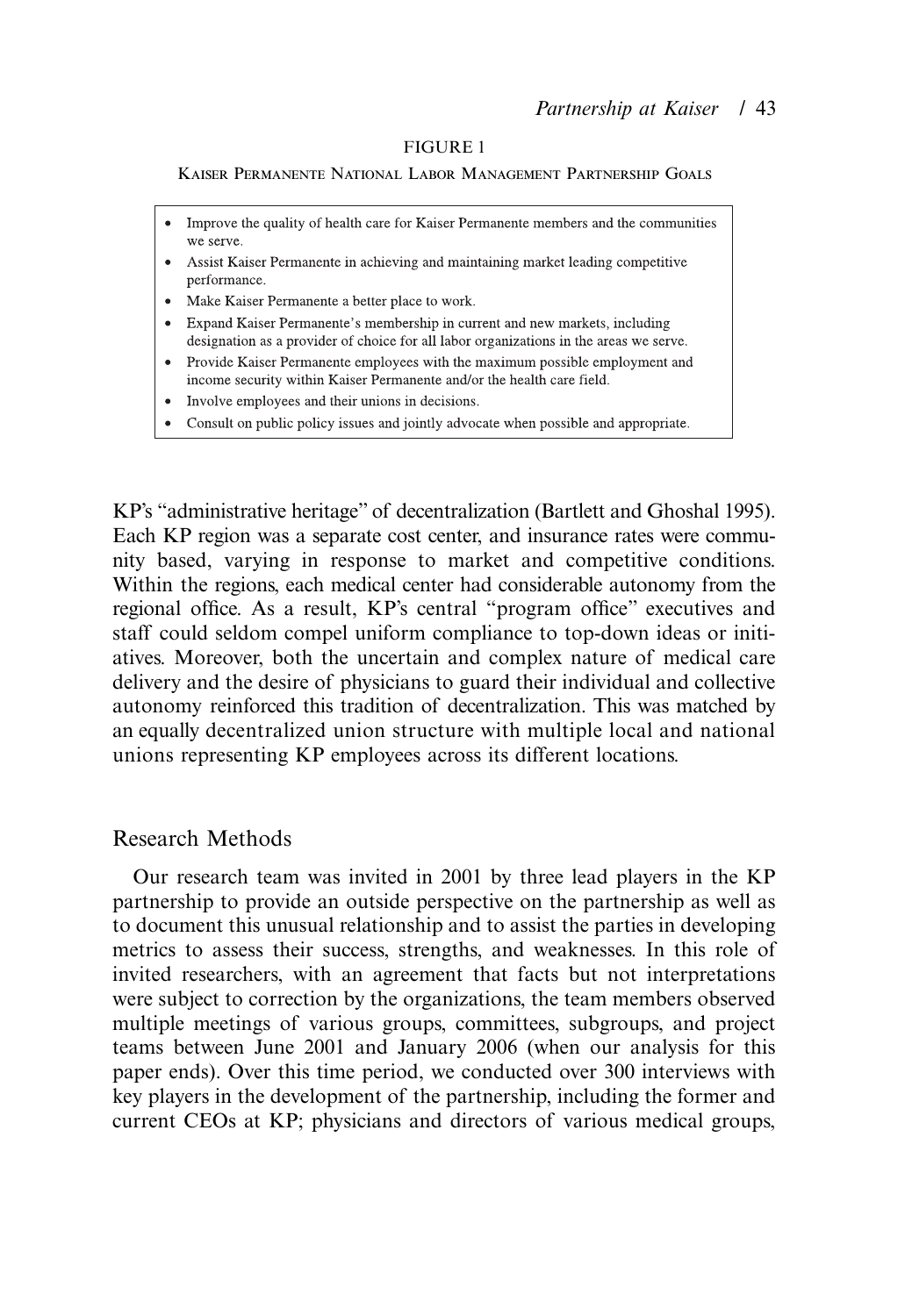top- and middle-level managers, facilitators, and mediators; national and local union leaders and coalition staff; front-line employees and physicians; and staff of the Office of Labor Management Partnership (OLMP), which is charged with providing administration and support for partnership activities. Most of the interviews were in person and averaged forty-five to sixty minutes. A few were held by telephone or in group sessions. We carried out a set of more detailed case studies of change efforts in specific sites and/ or projects, both more and less successful. We also reviewed the large volume of documents the parties have collected to record their work and experience to date and the results of the People Pulse surveys (KP's internal employee survey). We attended numerous meetings of the CKPU and of partnership leaders and staff at the national, regional, service area, and facility levels. One of us joined the partnership committee that was assigned the task of developing performance metrics. We had the opportunity to triangulate and thus buttress our conclusions by conversation with dozens of partnership participants at many levels within and outside KP.

We now turn to analysis of how these parties addressed the three strategic challenges of initiating, governing, and sustaining their partnership. Under each of these headings, we will identify the nature of the corresponding organizational challenges.

## Initiation

As discussed above, prior research identifies several key factors explaining the initiation of partnerships. The experience at KP confirms these factors' importance; but we also found that in a complex, decentralized organization, these factors need to be present at lower levels of the organizational hierarchy too.

The KP labor management partnership was formed under the pressure of looming crisis. Until the 1980s, the economics of the healthcare industry allowed KP to pass on the costs of improvements in its labor contracts to its customers. In the late 1980s and early 1990s, KP began experiencing severe competitive challenges, particularly from for-profit healthcare providers aggressively seeking to increase their market share. KP also decided to pursue an expansion strategy around the country, including in predominantly nonunion areas such as Georgia and North Carolina. Under these two pressures combined, KP posted some \$900 million in losses between 1995 and 1997. KP management responded by pursuing a new, tougher labor relations strategy; this in turn led to a series of layoffs, strikes, collective bargaining concessions, and an increasingly demoralized workforce.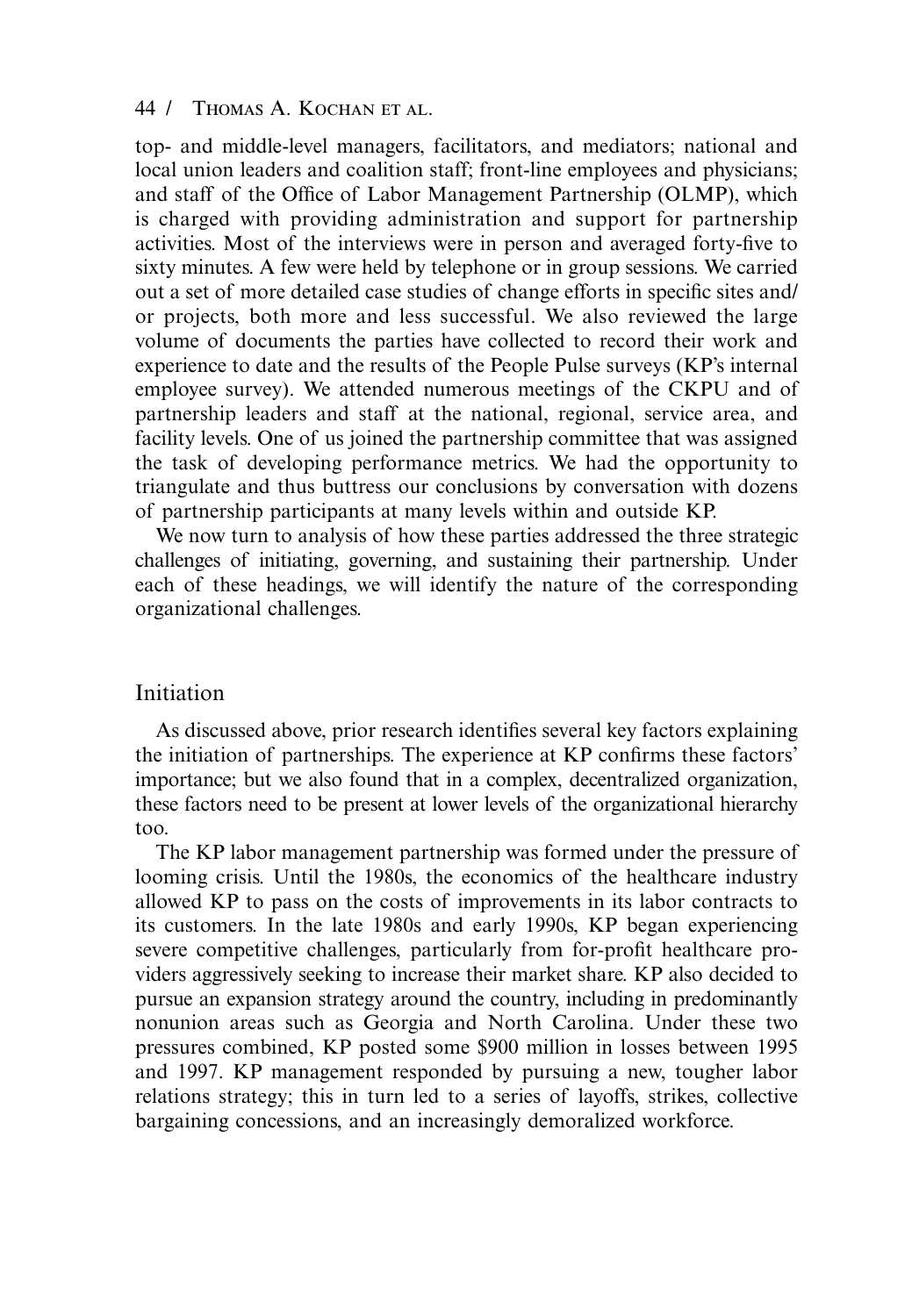In 1995, the dire prospects prompted the unions to act. The largest single national union at KP, the Service Employees International Union (SEIU), convened its KP locals to discuss strategy and then, along with several other unions representing KP employees, asked the Industrial Union Department (IUD) at the AFL-CIO to call a meeting of all the unions representing workers at KP. Peter diCicco, then president of the IUD, described how the partnership got started:

We knew from experience that we had to get all the unions on board with a clear strategy for how to deal with Kaiser. It became evident, given the negative attitude of the public toward strikes in health care, we had to consider other options—and so we began looking at other means to achieve bargaining strength—corporate campaigns<sup>3</sup> and such.

But it became clear to us if we proceeded with the campaign, we would lose control of all this . . . and we would all lose. So I went to the international union presidents and told them these guys [Kaiser] are not the worst of employers we deal with, and we might do permanent damage to them and to our 75,000 union members if we mount an all-out corporate campaign or use the information we amassed for short-term advantage or leverage. Was there an alternative?

My background was in  $Lynn<sup>4</sup>$  where we had started a job enrichment process. And the AFL-CIO had developed a document outlining principles for labor management partnerships.<sup>5</sup> So we had some options. Perhaps we could use our bargaining strength at the table or offer the option of a partnership approach with Kaiser.

We had John Sweeney, who at that time was President of the SEIU [later to become President of the AFL-CIO], make an overture to David Lawrence, [then] KP's CEO and that started the process. It took Kaiser six months to consider the idea. The Board of Directors discussed it at length. Fortunately, the former chair of Northwest Natural Gas was on the board and he had a very positive experience with a labor management partnership in his company. After consulting with him and other board members, Lawrence came back to Sweeney and said, "Let's explore this idea."

<sup>&</sup>lt;sup>3</sup> A corporate campaign is a coordinated research and public disclosure initiative undertaken by unions to bring public attention to a company in an effort to change the company's labor relations practices.

<sup>4</sup> Peter diCicco led the International Union of Electrical Employees local representing employees at General Electric's plant in Lynn, Massachusetts.

<sup>5</sup> *AFL*-*CIO. The New American Workplace: A Labor Perspective*. Washington, DC: AFL-CIO, 1994.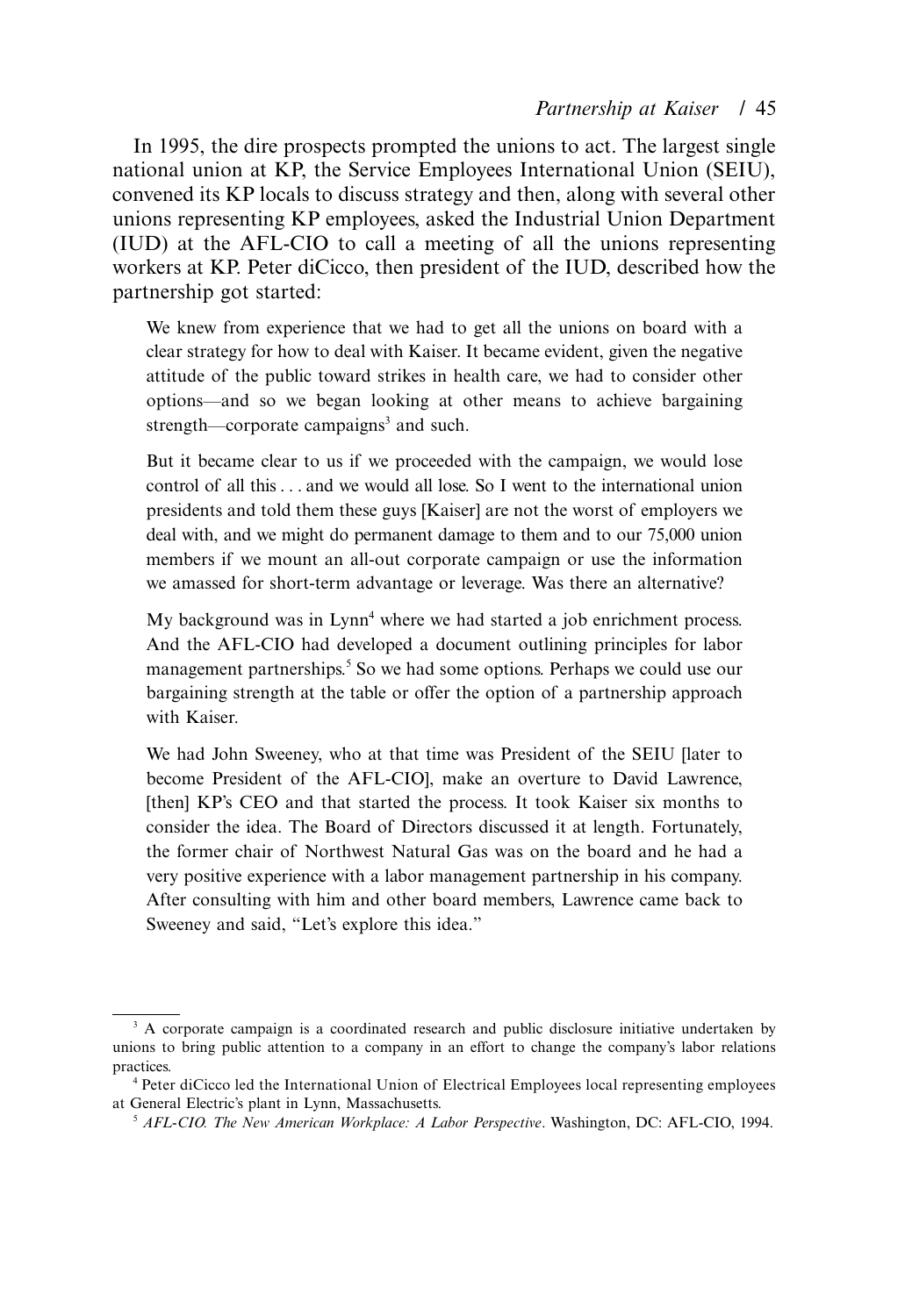Lawrence described how he came to support this idea:

I was willing to try anything at that point because it was clear that the path we were on . . . was a dead end. We were going to be facing labor strife in every corner of our organization. We had 54 labor contracts, 36 unions. . . . At the same time we were in a fair amount of conflict between the Medical Groups and the Health Plan. What I saw was an organization that was starting to balkanize in very serious ways.

These comments suggest that the initiating conditions for partnership at KP were similar to those identified in the prior research discussed above. Management and labor leaders both recognized mounting pressure to act; the unions were powerful enough to eliminate the option of escaping from collective bargaining; the idea of partnership had acquired some legitimacy within the unions and through board-level social ties; and leaders on both sides were willing to explore a partnership strategy as an alternative.

Since unions were a well-established presence within KP for many years, the idea of a labor management partnership was perhaps less disconcerting to KP managers than it would have been to other managers elsewhere in the healthcare or other industries. We should note too that while the economic pressures bearing on KP were mounting, they were not yet threatening its survival. The unions were therefore in a stronger bargaining position than in situations where partnership appears a concession wrung from labor under threat of major job loss. This relative power balance conditioned the nature of the partnership that eventually emerged.

While this mix of factors succeeded in initiating the partnership at the national level, KP's decentralized structure meant that (1) the same mix was not always present throughout the lower-level units, and (2) these lowerlevel units could not be simply directed to adopt partnership principles. KP units were embedded in local social structures; local managers were part of local business communities; and these communities varied in their acceptance of the idea of partnership and, for that matter, unions. The 2000 partnership agreement committed management to card check and neutrality in union organizing; these practices did not seem so unusual in regions such as Northern California that had a long-standing strong union presence but this was not the case in all the regions. According to one senior executive, reflecting back on this earlier period:

It was very, very tedious in one area that had been nonunion. There, everyone was taking a traditional position [regarding union organizing]—the President of the Medical Group even. . . . This is the south, and there were a lot of threats of customers to pull out of the plan if the union won—which was a real concern.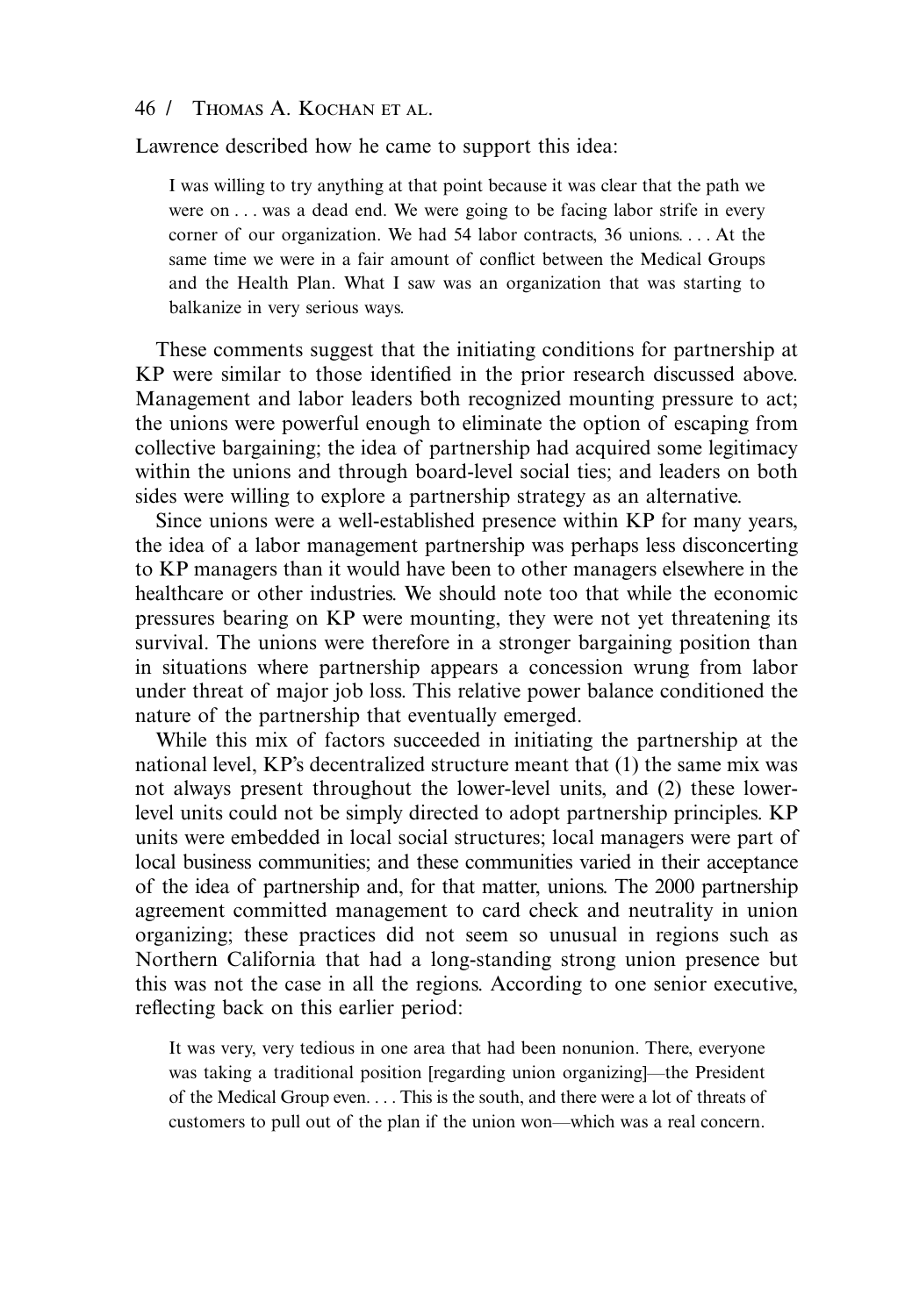#### *Partnership at Kaiser* / 47

In some medical centers and departments we studied, KP's strategic and financial challenges felt remote and lacked urgency—regional and national leaders had not succeeded in making these challenges salient to these lowerlevel leaders—and as a result, partnership formation efforts were perfunctory. When managers in these settings came under pressure from their superiors to put into place partnership structures, these structures were largely ceremonial: little effort was made to engage union counterparts in real problem solving. In other areas, the sense of urgency was tangible, but management and workers did not see their fates as intertwined; this often happened where people felt that the financial pressures on KP would necessitate changes in health-plan product offerings but would not be resolved by changing practices and policies at their own levels. In yet other cases, people saw both urgency and interdependence, but there was not always acceptance of the vision of labor management partnership as the way forward. Physicians, an extremely powerful force with KP at all levels, were particularly reluctant to share their traditional power and authority or to engage in time-consuming partnership activities. The following three cases illustrate the difficulties of initiating partnership at the regional level.

*Southern California.* Through to early 2003, fully six years after the initiation of the partnership, joint efforts in Southern California had progressed only modestly. In the summer of 2003 a projected budget gap of up to \$200 million led management leaders in the Southern California region to consider drastic steps to reduce labor costs. Some ideas on the drawing board such as margin relief would require negotiation with KP headquarters (the "Program Office"); others such as reducing sick days, delaying wage increases, or layoffs, would require labor concessions. In fall of 2003, key labor leaders were informed of the looming crisis in Southern California; but the initial contacts were difficult and tense because the labor leaders had learned about the initial plans: the fact that these plans had been formulated outside of the partnership process represented in their eyes a violation of partnership principles, and the plans themselves, if implemented, would represent violation of the employment security agreement and would, they asserted, mean the demise of the partnership in the region, if not for all of KP. This initial confrontation led national KP and union coalition leaders to intervene and to urge the regional leaders to work together using partnership ( joint problem solving) principles to look for solutions to the crisis. Regional management and union leaders agreed to do so, and undertook an intense round of trust building and brainstorming. A small, top-level LMP team worked daily for over two weeks to identify savings for the 2004 budget. Through the intense work of this regional task force, trust was established, and savings of over \$90 million were identified.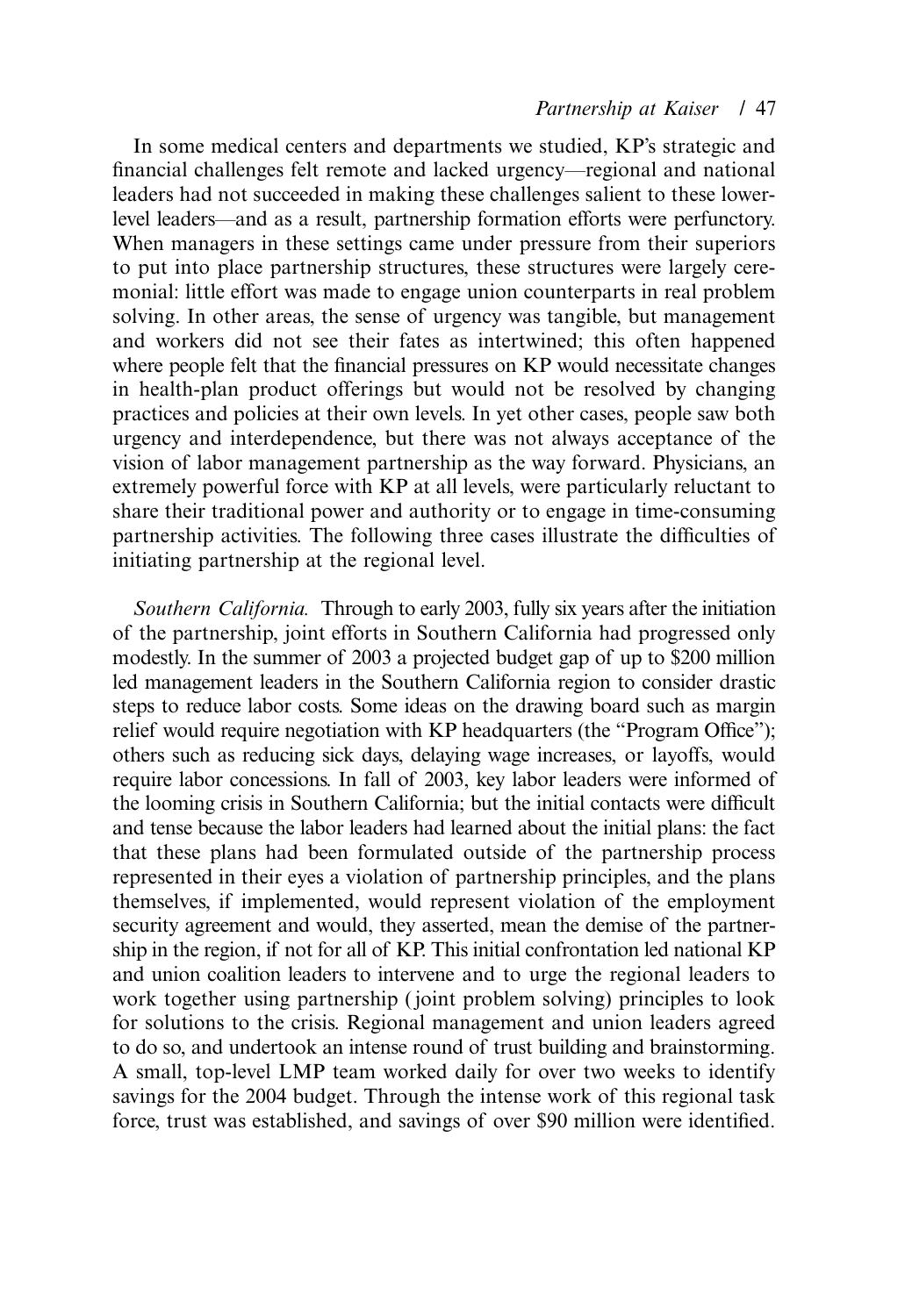*Napa/Solano Service Area.* The Napa/Solano service area in Northern California had been running over budget for several years. In 2003, a projected decline in enrollment of almost five thousand members meant that if nothing changed their deficit would grow by an additional \$5 million. As a result, the decision was made to launch a special project to attack the problem. This was to be conducted as a stand-alone activity, benefiting from the labor management partnership but not integrated with the governance of the partnership at Napa/Solano.

The plan agreed to by the partners set a target deficit reduction of \$10 million by the end of the second year and called for the creation of departmental committees to generate specific ideas for achieving these savings. Three months into the program it became clear to the steering committee that the suggestions coming forward from the departmental committees were insufficient and that a new approach was needed. The parties recognized that they needed to shift from a soft, problem-solving strategy (that had urged the departmental committees to be imaginative) to a strategy that would be more directive and bottom-line oriented. So the steering committee decided to focus on savings that could be controlled from the top of the organization. Specifically, it was decided to freeze all hiring and to capture attrition as it developed. As a result of the actions at the top of the system they were able to close the gap and meet the \$10 million target for deficit reduction.

*Ohio Region.* For the first five years of the partnership, most managers in the Ohio region assumed that partnership was, as one put it, "just another short-lived initiative from California" that would soon blow over. The year 2002 was the turning point. By mid-2002, it became apparent that there would be significant restructuring and downsizing needed to match the precipitous decline in membership over the preceding few years—from a peak of over 200,000 to about 145,000.

Managers began planning for restructuring, and in late 2002 the resulting ideas were disclosed to local union leaders at a regular partnership meeting. The immediate reaction was dismay. It was readily apparent that planning had been going on for some time and that labor had not been involved. One union leader commented ironically: "Looks like you've got a plan already why would that be?" Regional managers acknowledged that they had made a mistake in not bringing the restructuring issue to the partnership group earlier. The potential of partnership quickly became apparent to all the parties as they began using it as a tool for confronting the financial crisis and the necessary restructuring.

Management, physician, and labor leaders set a target of achieving \$24 million in cost reductions by 2006. They decided to focus on redesigning the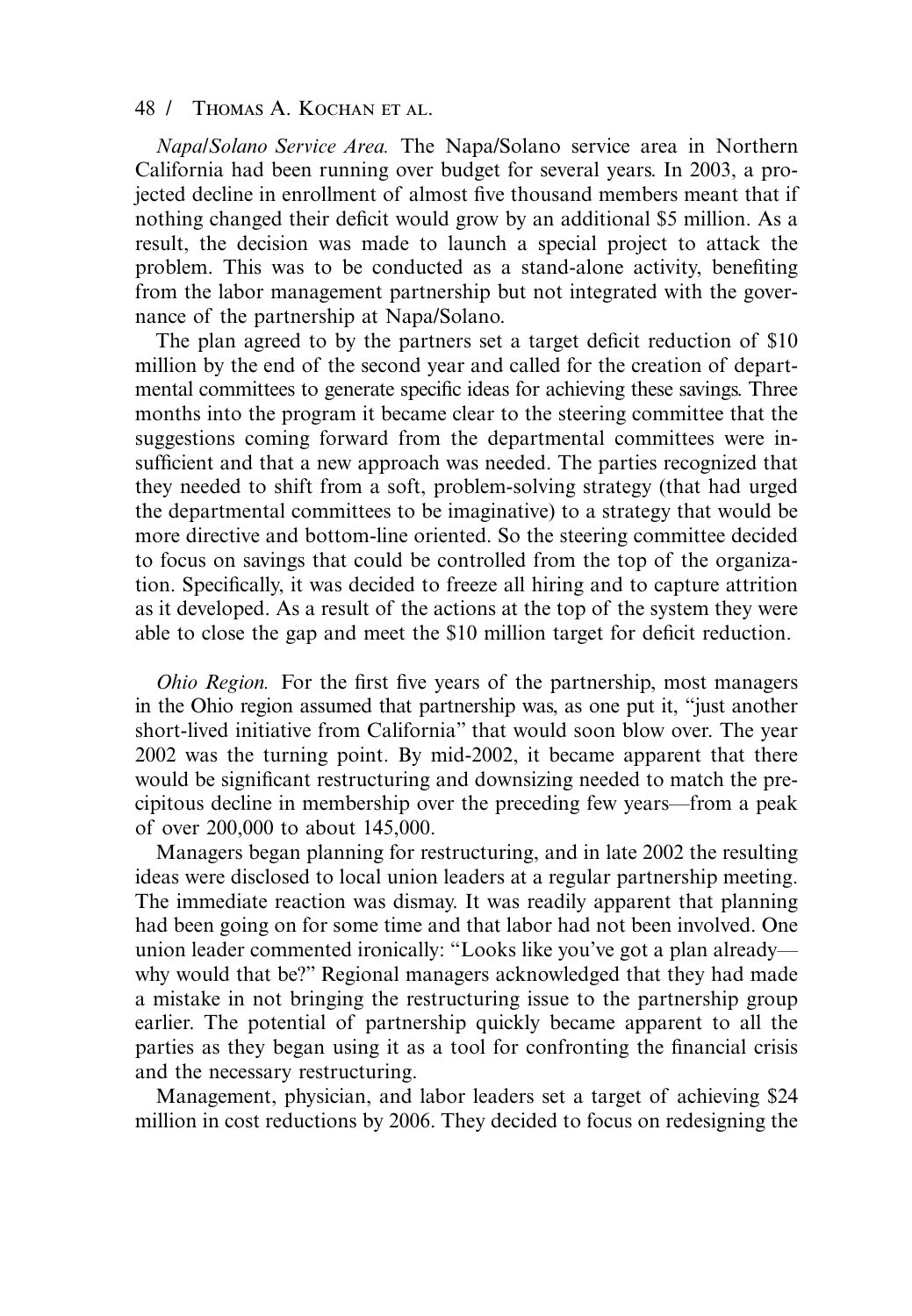work of their ambulatory units. The Ambulatory Redesign Group (ARG) identified over 140 ideas ranging from small savings to very ambitious reorganization of departments. The package of proposals was forwarded to the top executives and health-plan officials in Ohio and to national LMP leaders. It took another six months and the involvement of a large number of physicians, local managers, and union representatives to work through these proposals. In the end, project proposals were approved that would save an estimated \$21.2 million across sixteen departments. The parties were well on their way to achieving the target of \$24 million by 2006.

Other examples of this type of successful partnership engagement in response to a crisis could be cited, including the negotiations that saved the Northern California Optical Laboratory from being closed, the opening of a new hospital under tight time and budget pressures at Baldwin Park in Southern California, and the negotiation of new language on employment security and neutrality in new organizing situations when the parties were confronted with crises on these issues.

These and other examples we studied showed that in an organization as decentralized as KP, partnership rarely took root at lower levels without the reproduction at the local level of the conditions that initiated the partnership at the national level. In other words, in a complex, decentralized organization such as this, initiation was not a one-time "big bang," but a struggle repeated many times over.

## Governance

For the partnership to deliver on its promise, governance structures and processes needed to be established, and these had to be propagated down from the national to the regional and local levels. This proved difficult in an organization as decentralized as KP, not only because the optimal initiating conditions did not always obtain at the lower levels, but also because decentralization made it difficult for higher levels to hold lower ones accountable for partnership behaviors. These structural factors were exacerbated by the fuzziness of the partnership vision and various resource constraints. This section addresses these points in turn.

*Partnership Governance Structures.* The parties had built a number of joint governance structures at various levels; but creating an efficient, integrated, and coordinated set of governance structures in an organization as complex and decentralized as KP proved to be very difficult. The LMP structures therefore evolved and adapted in various ways and continued to vary across regions.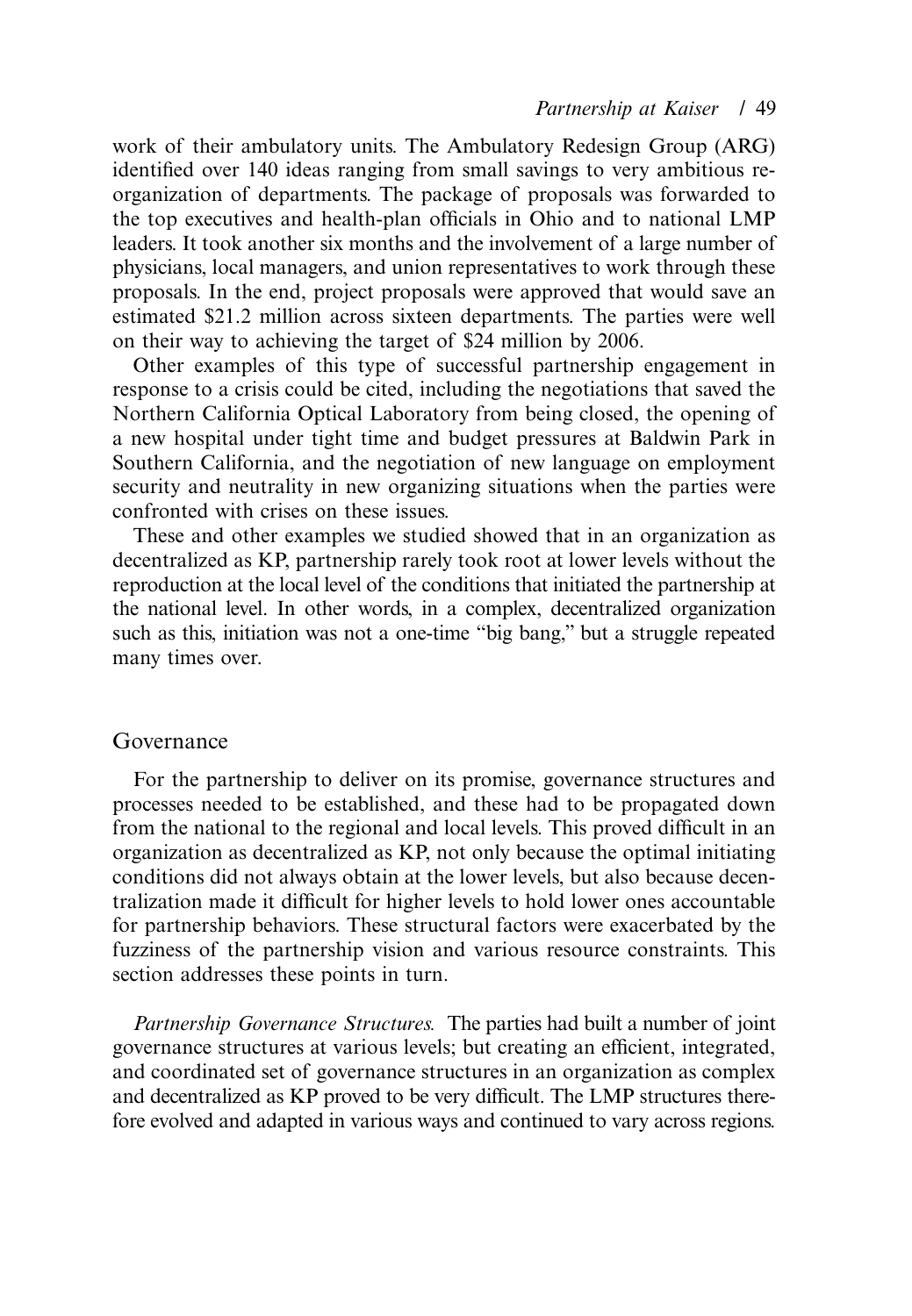For example, Southern California had both a regional labor management partnership council and, at the next level down, Service Area councils; but the region was not working to put in place facility-based structures and was progressing relatively slowly toward using partnership approaches to strategic and operational management decision making. Progress toward partnership at the department level was even slower. Baldwin Park was one facility in this region that had created department-based teams throughout the medical center; but as of the end of 2005, few others had followed their example. In contrast, the Northwest region had disbanded its regional advisory council and instead had partnered all mid-level managers with stewards from their partner unions, and labor representatives participated in the regional medical operations leadership team. This integrative approach extended into at least some facilities in that region. For example, the labor partners of Sunnyside Medical Center's CEO were members of the hospital operations tracking team. Similar variations in structures and processes are found throughout the other KP regions.

The formation of departmental teams had made little progress in any of the regions. While there was widespread discourse about the need for rank-andfile engagement, up until the 2005 negotiations there was no clear consensus on the organizational vehicle for that engagement. One of the most important outcomes of the 2005 negotiations was a contractual commitment to implement department-based teams throughout the KP system. Whether this commitment could be translated into widespread practice, given the structural complexities facing such an effort, remained to be seen.

*Power and Resistance.* Decentralization empowered active resistance, which also slowed diffusion of partnership activities at lower levels. Partnership meant giving up unilateral power; but some physicians and managers did not like the idea and would not adopt this approach without being forced to do so. In the words of one regional LMP staff person:

Executives at KP hospitals and regions are used to a lot of autonomy. . . . So the ethos around here is still, "Oh, it's just a memo from the Program office—put it in the trash can." . . . Hospital executives are judged on results in access, service, and quality, and left to their own devices in making the trade-offs required to get those results. But now, with LMP, we're trying to change their process—and they don't like the idea of anyone meddling in how they pursue their results.

At lower levels of the hierarchy, some managers had embraced partnership as a new way of doing things, albeit rather reluctantly, as described by this clinical department manager: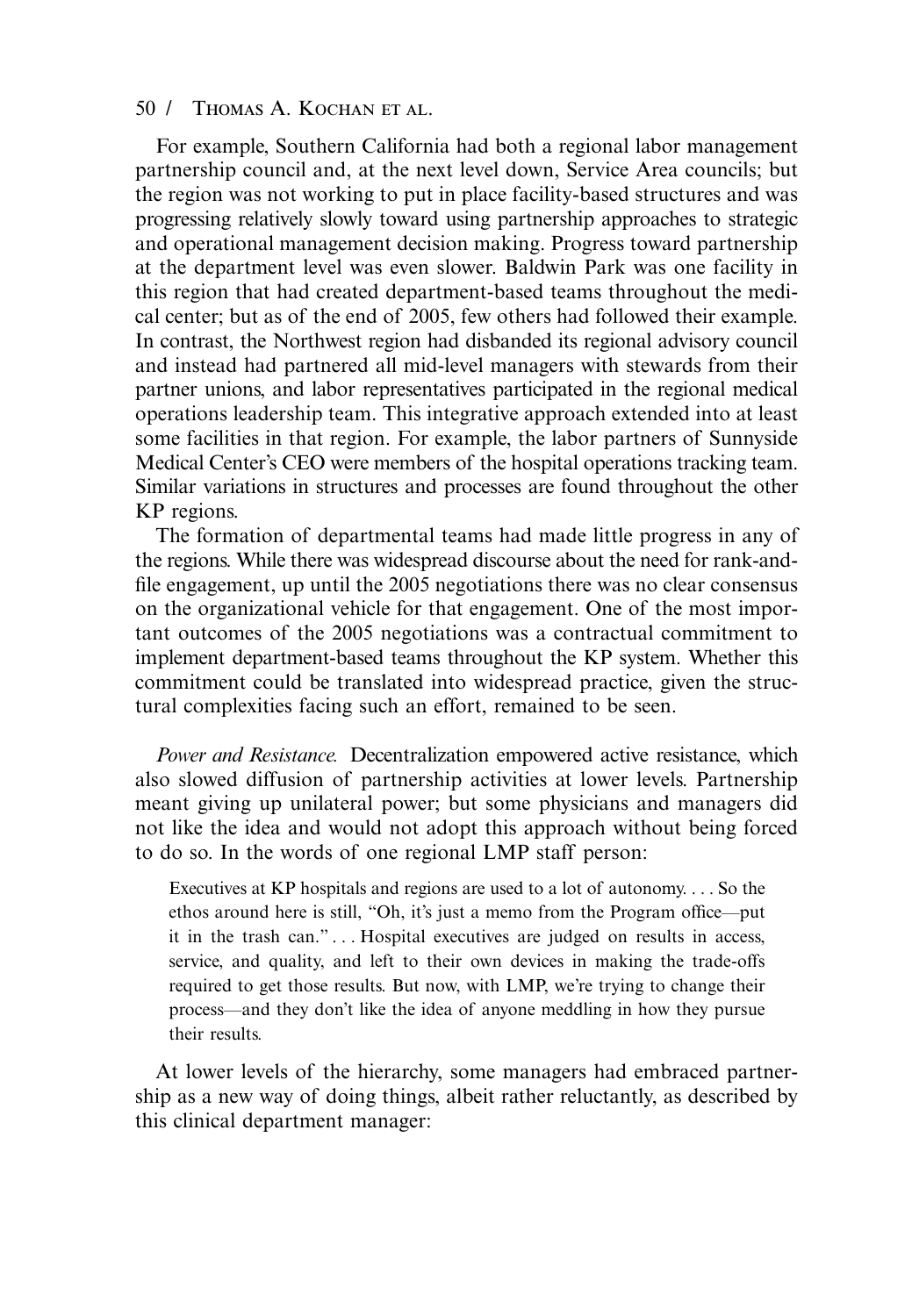## *Partnership at Kaiser* / 51

When the department management team decided that we needed to do something more serious about patient access, I sat down with the staff and said, "Look, this isn't working, we've got to try something else. You're unhappy, and we're not meeting the standard. So I'm looking for a group of volunteers who want to work on this." Like a good manager, I went through their strengths and weaknesses, and I chose a group, carefully selecting the best people for the project.

It wasn't long before Winnie [the senior labor representative] was in my office, saying, "No you don't! . . . That's not partnership. In partnership, you work with the team that labor hands you. Labor chooses some people and you choose some people and that's how we solve the problem." I was furious. The team that they handed me didn't have all the constituencies we needed. It didn't have all the strengths and knowledge-bases and personalities we would need in order to work effectively.

In retrospect, I can see that Winnie was absolutely right. If the union chooses its own members for the task, then when the group comes up with a solution, the union can't protest and say, "The people on the project team were management shills, and one more time, management is pushing something down our throats."

Others still believed the partnership was a passing fad and would disappear, as had other "programs-of-the-month" before it. Some argued that the partnership was a giveaway to the unions—"appeasement"—trying to buy labor peace within KP and labor support in the legislative arena. And some argued that partnership might be a "nice" idea in principle, but that it could not work in practice because it slowed down decision making and consumed so much time in training and meetings.

Notwithstanding regional and local variation, physicians on the whole had not been active supporters of partnership. In several regions, in the words of one of our interviewees, "It is as if one leg of the three-legged stool is missing." The medical director of one region expressed his view of the costs and benefit to date of the partnership as follows:

LMP is a costly venture; we've had labor peace, which is great. But it is costly to take people out of offices for training. We've hired more people in the LMP program office and have a big administrative overhead in the regions. So it raises the costs and we have to offset the costs by getting more efficiency more productivity and higher courtesy [patient satisfaction] scores. We pay 20 percent above the community in wages and absenteeism is above the community average. We can't run a business this way.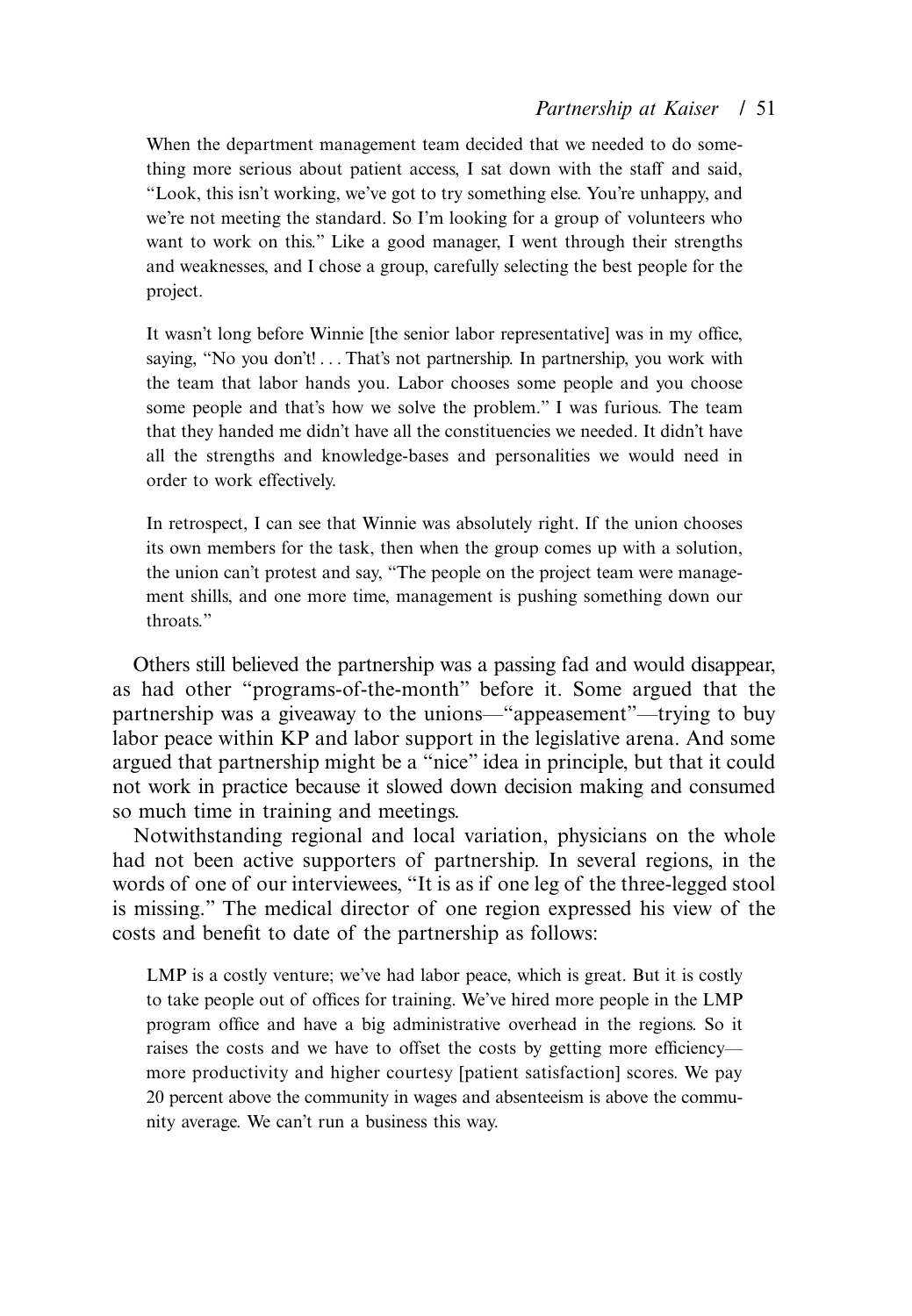Difficulties with sharing power were not the sole prerogative of management. Some union leaders did not want to decentralize power within their union; they therefore restricted participation on committees to people they felt they could trust—thus aggravating the "capacity" problem that we discuss below. Partnership approaches were also difficult for some stewards who were used to working in the old way.

Some employees too expressed skepticism concerning the partnership. From the employees' point of view, the partnership yielded contractual gains in 2000 and again in 2005 and had given some of them greater voice in day-to-day operations. The majority (as reported in the companion paper on the union coalition) reported increased satisfaction with their union and approved of the partnership. But given the modest proportion of departments that had established any partnership structures or activities, as of 2005 many employees had had no first-hand experience of these voice opportunities. And among those who had, some felt that this voice had been channeled into discussions about how to help achieve management's efforts to tighten up on budget expenditures, productivity, and attendance. To these skeptics, it felt as if partnership amounted to work intensification: their union was endorsing this intensification, and they did not see its rationale.

*Blurred Vision.* Some of the difficulties propagating partnership at KP arguably stemmed from the underlying vision itself. The partnership was conceptualized within KP (in training materials and in strategy discussions) as a way to improve performance (efficiency, flexibility, quality, etc.) by offering the workforce more security (of employment, income), voice (involvement in decision making), and rewards (pay for skill and for performance). The model saw this quid pro quo as resting on a foundation of shared strategic vision, business education, issue resolution systems, and interest-based bargaining.

The model had the great merit of identifying crucial prerequisites for employee commitment; but while security, voice, and rewards may be *necessary* conditions for high-performance organizations, they are hardly *sufficient*. To translate their commitment into effective performance, employees (and managers) also need the requisite competencies; they must be mobilized around shared performance goals; and their efforts must be appropriately coordinated and supported by organizational and technical systems. The stated vision did not have anything to say about these latter factors. The blurred nature of this vision became a significant impediment to the establishment of new governance structures down through the layers of the organization.

The 1997 partnership agreement listed as its first goal "Improve the quality of care"; but the partnership had not in fact been mobilized in any major campaigns around the quality of care. The main objectives of partnership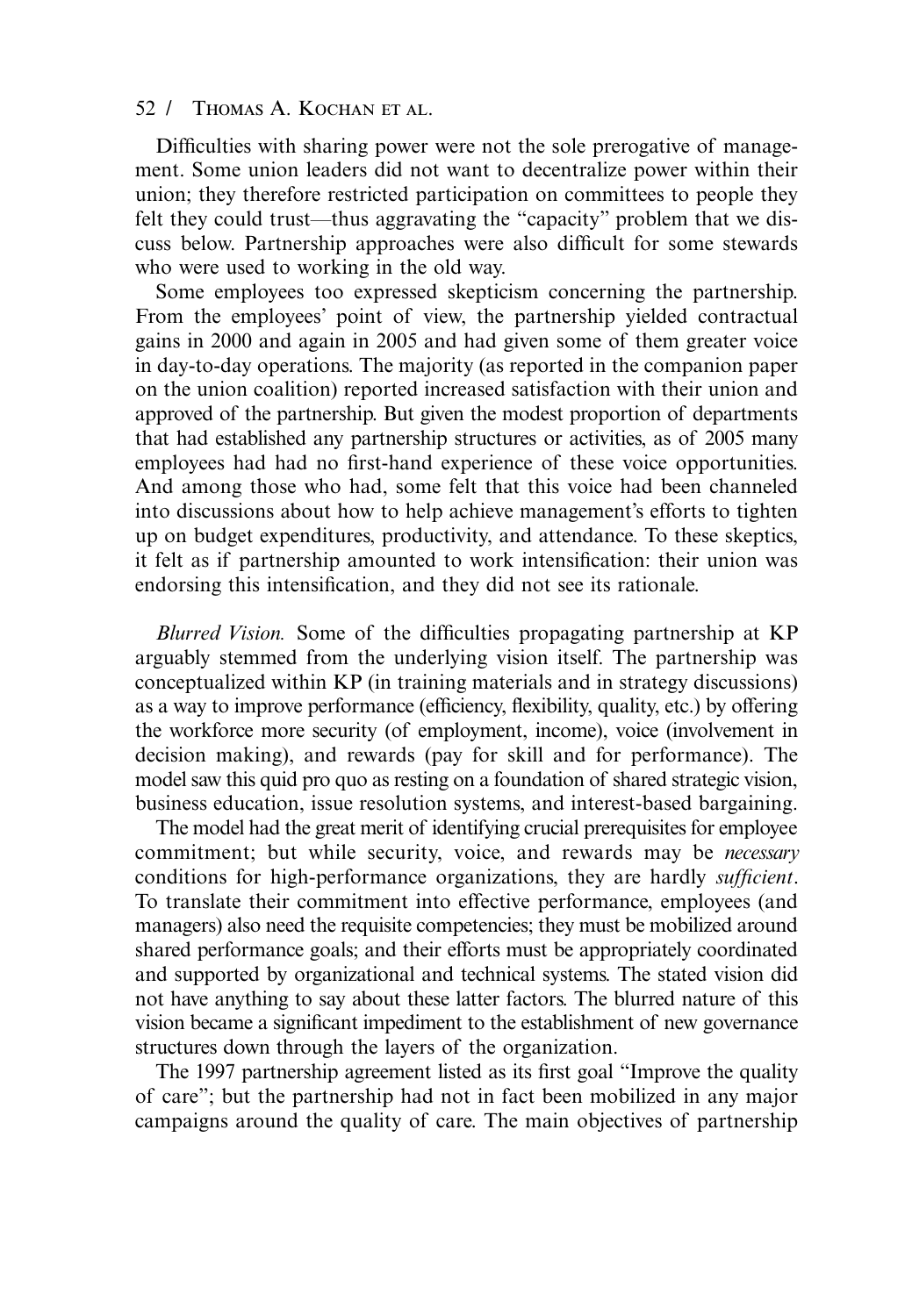had been internal: safety, attendance, cost structure improvement, capacity, readiness. Such internal goals are rarely as effective in mobilizing collective effort as external goals such as improving care.

KP's budget crisis served as a mobilizing, external goal for some time and in some settings it partially obviated the need for any clearer link between changing behaviors and improving valued outcomes. However, over the period of our research, there was a noticeable shift in attitudes as financial reports turned brighter. A union representative with a long history of involvement in partnership projects characterized the issue in the following terms:

To move ahead we need stronger sponsorship, and a clear, tight focus on [health care] outcomes that matter and that will create motivation....The front line staff at KP care deeply about these outcomes—it's the management and union superstructures that can't keep that focus.

*Accountability.* Our data suggest that a key predictor of success or failure of partnership efforts was whether managers and union representatives further down their respective hierarchies were being held accountable for following partnership principles and behaviors. Such accountability was difficult to establish given KP's heritage of decentralization. It was all the more difficult when top management at KP did not give partnership the prominence such a radical change needed: while the CEO had listed the partnership as a top strategic priority in his initial message to executives upon taking office in 2002, as late as 2005 partnership did not figure in the list of his "top ten priorities" on his web page on the KP intranet. Similarly, it was not until after the 2005 negotiations that the progress of the partnership became a regular agenda item at KP board meetings.

Accountability for partnership progress was therefore more local in nature. Accountability was clearly a key factor contributing to the progress of partnership at Fresno. Mid-level managers at Fresno felt that they were under pressure to partner and that some managers who found they couldn't adapt had left voluntarily. Stewards confirmed this and noted that accountability for partnering extended to stewards:

Some of the managers have stepped down and they're no longer working at Kaiser. And some of the stewards were encouraged very strongly to conform or to step away from it. . . . [Upper level management has] tried very hard to get all the managers on board with this.

Similarly, the Northwest regional president had made clear to managers in the region that partnership was not optional, and managers who did not embrace partnership had left the organization.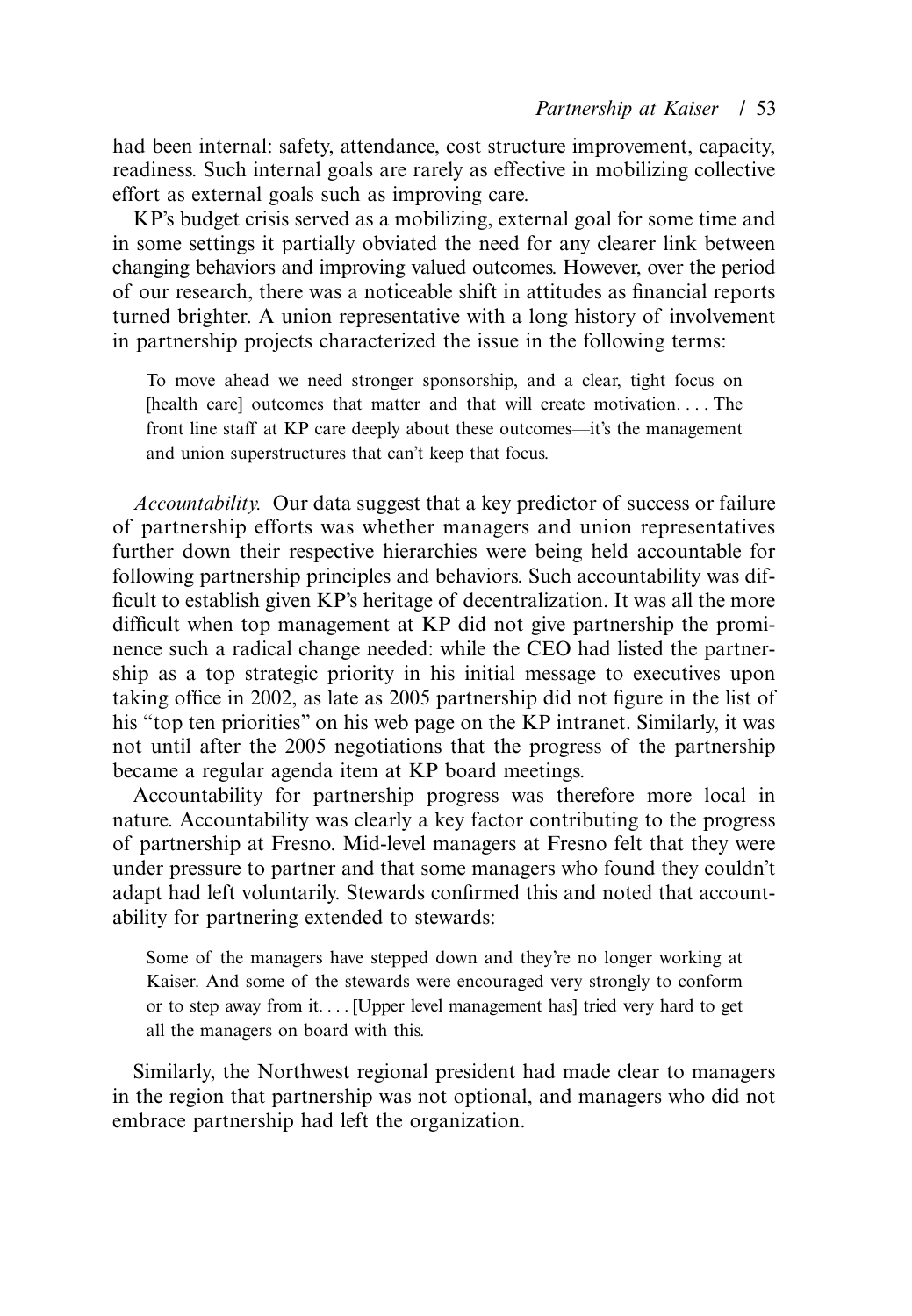The same degree of accountability was not yet present in other settings we studied. For example, a key difficulty confronting the partnership's workplace safety (WPS) initiative in Southern California was its low visibility in the management control system. One manager involved in this initiative characterized the problem as follows:

Overall, we see the biggest injury reductions when there's an action plan development by the LMP staff and good follow-through by point people who have real time-line accountability. . . . [But] even though upper management says that partnership activity is important and says they will hold administrators and supervisors accountable for their partnership behavior, in practice, there have been no reprimands on middle managers who don't perform in the LMP fashion—no real consequences for non-compliance.

Accountability was equally important—and problematic—in union structures. In several cases we studied, a labor management team worked very hard to develop a plan for improving some key goal, only to have their idea scuttled at the last moment when a union steward would not agree to the required changes in work processes and the local leadership was not able to reign in the steward. In other settings, union structures were more effective in holding stewards accountable for partnership activities. A chief steward described the process in this way:

We had some shop stewards who were not participating, were not meeting the requirements of the [union's governing board]. They had an opportunity to come [to the board] and either reaffirm or give reasons for why they weren't attending meetings and giving good representation and they were either voted back in or asked to step down.

Given KP's tradition of decentralization, it was not surprising that the climate and history of relationships between union representatives, managers, and physicians varied considerably across locations and regions. This variation affected the success of the partnership and its rate of diffusion: good relations provided a strong platform for partnership projects, while adversarial or arms-length relations made partnership more difficult if not impossible. In these latter cases, the root causes of adversarial tensions had to be addressed before moving on to engage in other partnership initiatives. National and regional partnership leaders recognized this, and in 2004 a "readiness" program was initiated to identify these hot spots and assign highly skilled facilitators to work with the parties.

However, even where relations between mid-level managers and their union counterparts were cooperative, the nature of accountability in a partnership structure was difficult to ascertain. At the core of the partnership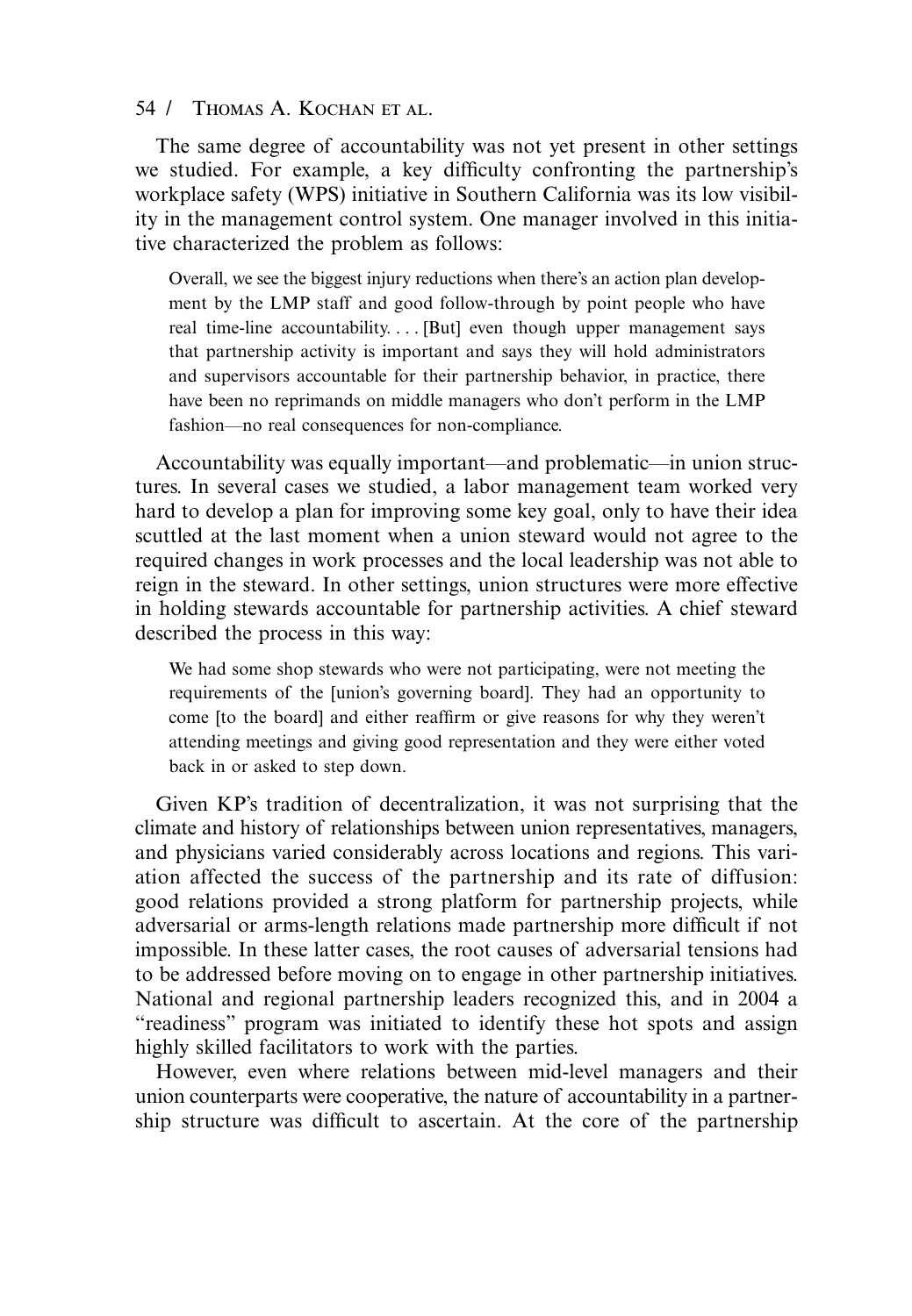vision was the idea of joint decision making; but exactly what it meant for managers and union partners to be jointly accountable had not been articulated. Proponents of partnership at KP argued that this was something that would be worked out as the partnership took shape; but this left many mid-level managers and union representatives in considerable confusion. An HR manager described in these terms the challenge as many skeptical managers saw it:

I still see opposition to LMP. It's like, "This is a business. We're managers, or doctors. We should make the decisions—that's our job. We are accountable for performance, not the labor people. They don't share the pain if we miss our targets." I reply to them that LMP is here to stay whether you like it or not. . . . But in all honesty, I don't know that I have the answer . . . no one ever communicated a clear vision of where this bus is headed.

A pro-partnership department administrator described in these terms the difficulties she faced in understanding what accountability meant in a "new world order" of partnership:

We don't quite know how the LMP fits in here yet. KP already had an unusually complex structure, and now, adding labor as a partner leaves us wondering: what is the responsibility of the traditional organization and what is the responsibility of this new add-on or is it, in fact, integrated? There's virtually no money flowing through the new world order, and my sense is that finances mean control—whatever people might put in speeches. The [LMP] council doesn't fund hardly anything. So as I see it, LMP partnership activities are not in fact governance activities, even though that's what we call them.

*Resources.* The shift to partnership can be stymied by lack of resources. Our research identified four key types of resources: training, "backfill" capacity, facilitation, and leadership skills at all levels. Here too, decentralization made it difficult to meet the challenges of partnership.

An enormous amount of training had been carried out since the partnership was created. Most of the training focused on educating managers and labor representatives on partnership principles and processes. Little of the training focused on basic business and/or healthcare service delivery. This reinforced the perception that the partnership was mainly a labor relations activity and not an integral part of KP's daily operations. Moreover, such a focus on the training did little to remedy the deficiencies in business and management skills that were apparent (albeit to different degrees) within the ranks of both union and management.

Given the training's focus, it was difficult to draw physicians into it. While a majority of employees, union stewards, and managers in all regions had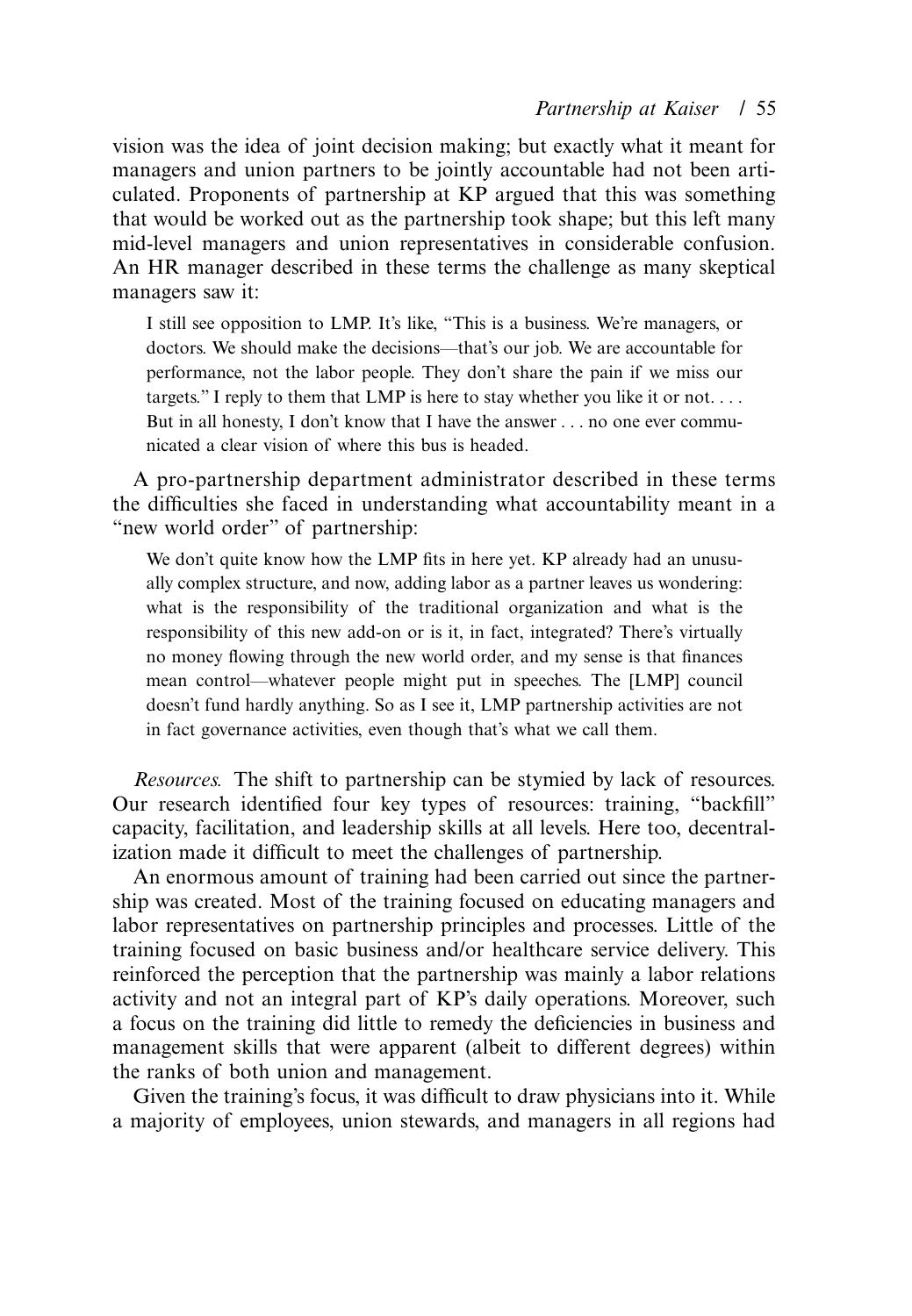received the basic three-hour LMP Orientation training, less than 15 percent of KP physicians had done so. According to numerous interviews, the result was that most physicians were still impatient with the partnership processes and unclear about its intent. There was no accountability structure that ensured physicians received the training they needed.

Backfill capacity was a second key, scarce resource. Partnership activities, participative by design, stressed KP's staffing levels. Given all the forums and committees that the partnership had spawned and given the operating guideline adopted by the unions at KP that a formally designated union representative (usually a steward) from each of the local unions be present at all of these joint meetings, the need for backfill was considerable. In some instances the first hurdle was budget, finding the resources to pay for the replacement. The national LMP office created a fund to pay for both training and backfill; but the fund was limited and the disbursement process was complicated.<sup>6</sup> Beyond budget, backfill demands posed service quality challenges. A business agent described the problem this way:

When a steward is participating, it is very difficult to backfill because patients feel uncomfortable interacting with [the steward's replacement] in the delivery of services. Then there's a pushback from colleagues who wonder why the steward was allowed to go to a meeting and ended up creating an extra workload for them.

Challenges also arose for the union representatives who left their work to participate in partnership activities. On returning to their work unit, they would often need to catch up on a backlog of work that could not be redistributed, as well as ensure that colleagues were briefed about the outcomes of their partnership activity.

These issues often created significant disconnects between stewards or other labor participants in partnership activities and their coworkers. For example, while participants in the joint staffing committees at Sunnyside Medical Center in the Northwest expressed great satisfaction with the process, their nonparticipating coworkers were not so sure. In a survey distributed in units involved in the joint staffing process, nonparticipants made the following suggestions on how to improve the process: "maybe regular meetings to better inform staff . . . of how the project is going;" "more

<sup>&</sup>lt;sup>6</sup> As part of the 2000, five-year agreement, the parties negotiated a trust to pay for partnership-related expenses. In the first year of the contract, KP contributed \$0.05 per hour per employee to the trust. This amount rose by \$0.01 each year of that contract and was explicitly designated as a diversion of wages. KP also made separate and substantial contributions to the trust. The 2005 national contract provided for steady-state contributions of \$0.09 per hour per employee. The trust funded the Office of Labor Management Partnership and the union Coalition's partnership-related costs.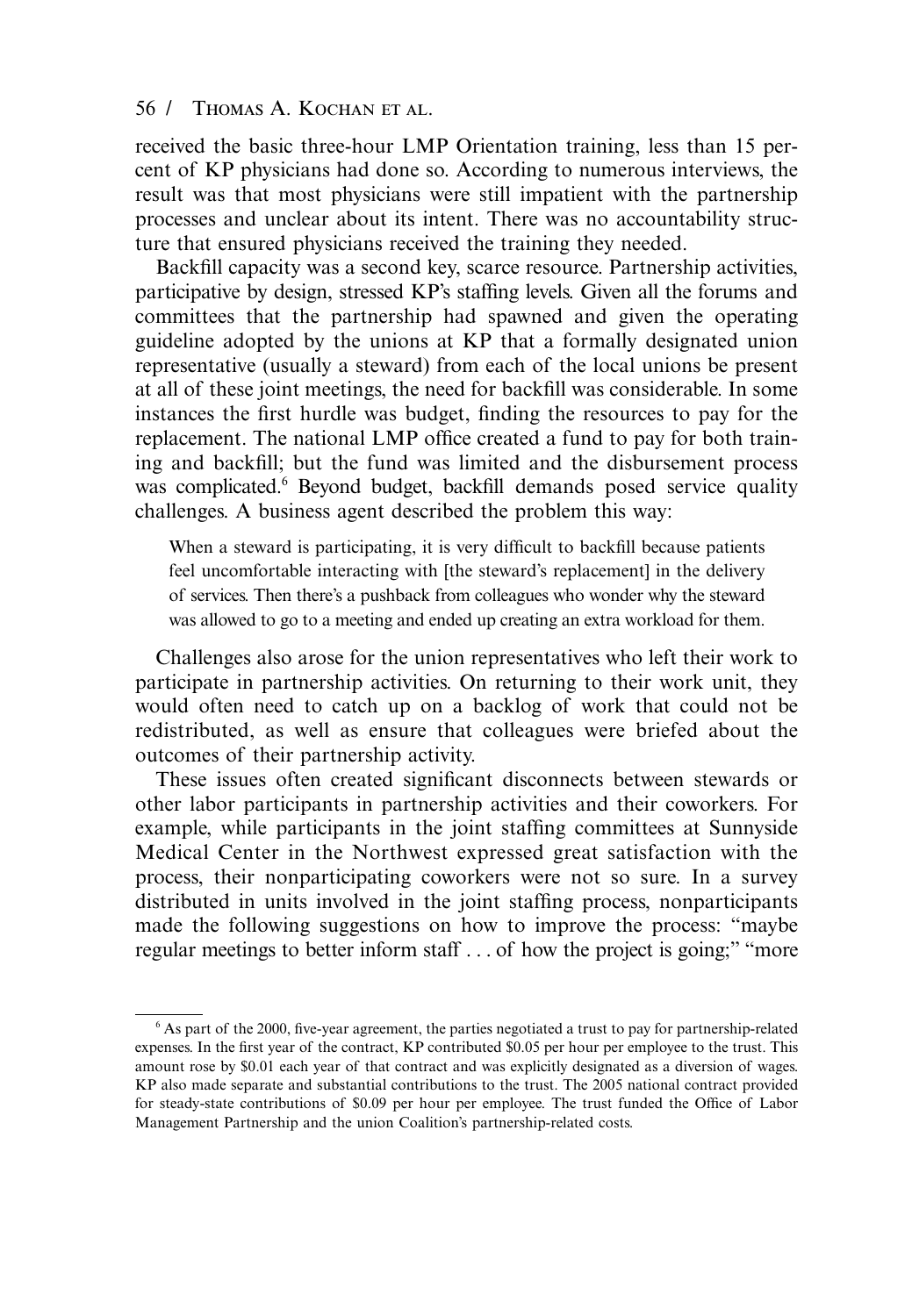people involved;" "more communication with everyone on what is going on." It should be added that these committee representatives felt they had made serious efforts to communicate back in their home units, and yet their peers were still unhappy. Given the sensitivity of this issue it is not surprising that significant attention was given to ways to solve the backfill problem in the 2005 negotiations.

A third key resource was facilitation. Restructuring Associates Inc. (RAI), the primary consultant for the LMP, initially provided facilitation assistance. With the institutionalization of the partnership, regional LMP staff groups developed their own facilitators. But as partnership activities started at lower levels of the organization, it soon became impossible to support all the partnership teams and committees with the kind of facilitation support they needed. In the words of one LMP staff person:

LMP started out with a budget of \$5–6M. Now we're up to \$12M with the trust fund. But that's just a pittance considering the scale of this and how much facilitation is really needed. There was a naive assumption that creating partnership in the various sites would require only initial education and general encouragement. But they need as well lot of hands-on facilitation. Partnership requires real learning. Even when a group has been established and works well in partnership mode, turnover of people often means they need a new round of facilitation. Trying to create partnership processes at the department level requires massive facilitation investment.

The fourth resource constraint on partnership was leadership—the ability to effectively lead joint teams. Leadership skills typically require training and mentorship, and our research left us impressed by the subtle nature of the leadership skills required for partnership work. Middle managers and union stewards experience significant role conflict: They are under pressure to improve performance and be accountable for results and for engaging their union partners. Union stewards are held accountable for representing their members' interests and for engaging in joint problem solving with managers. Moreover, as partnership structures propagated down to lower levels, these leadership skills were needed by an exponentially larger number of people. This challenge was considerably multiplied by the decentralization of KP.

Consider the case of Baldwin Park Medical Center: there were approximately thirty-eight chartered department-based teams (DBTs), with membership in each ranging from three to over twenty (more than 350 members in all). These teams met at least monthly (some biweekly), in meetings scheduled from an hour to a half day. This amounted to an investment in DBT meetings each year of thousands of person-hours. And this total does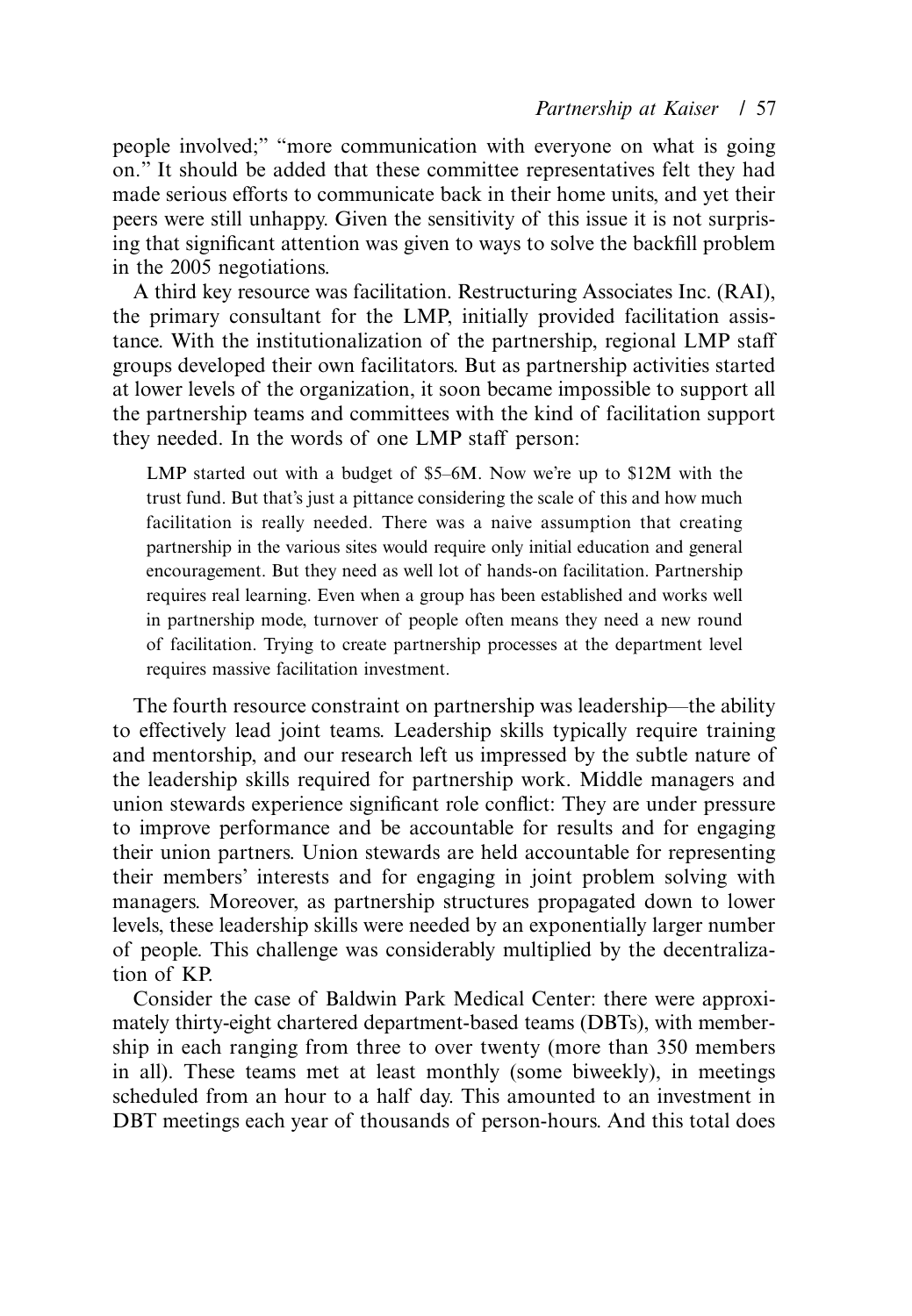not include the substantial time spent in meetings of the top-level Baldwin Park LMP steering committee, various standing committees (on workplace safety for example), the many team projects undertaken in various parts of the medical center (for example, on attendance, dress code, and service improvement), in partnership activities at the service area and region levels, and in a host of other meetings to prepare for or report back on these meetings. Skilled team and meeting leadership were critical to deriving value from this investment. We observed a number of situations where brainstorming and other integrative bargaining and problem-solving processes were effectively led by DBT chairs; but there were others where the deficit of leadership capacity was clearly a handicap.

Arguably, building such lower-level leadership capacity is a high-yield investment for any organization; but without it, partnership simply cannot function. Moreover, it enormously strengthens the capability of the organization to take on more novel and demanding challenges. It also represents an opportunity for large numbers of employees to realize their human potential. Beyond that, it is a way for the union to build its own base's organizational capabilities. But we should be mindful of the massive scale of the investment required, especially in an organization as decentralized as KP.

# Sustainability

Prior research suggests that partnerships cannot be sustained unless the parties derive concrete benefits from it and survive pivotal events. As our overview of KP's partnership outcomes suggested, the record at KP on these dimensions was mixed. KP's decentralized structure multiplied the challenges to sustainability on both these dimensions.

*Concrete Results.* The most tangible achievements of the partnership had come in confronting and addressing problems and crises, extending the use of partnership principles and problem-solving processes in the negotiation of two national labor agreements, and engaging top KP and union leaders in some strategic decisions that would have been off-limits in most traditional labor management relationships. A significant number of projects addressed specific work site problems and produced significant budget and cost savings and also preserved and expanded employment. Other achievements included use of partnership principles and processes to open Southern California's Baldwin Park Medical Center in record time, and to restructure and dramatically improve the performance of the optical laboratory in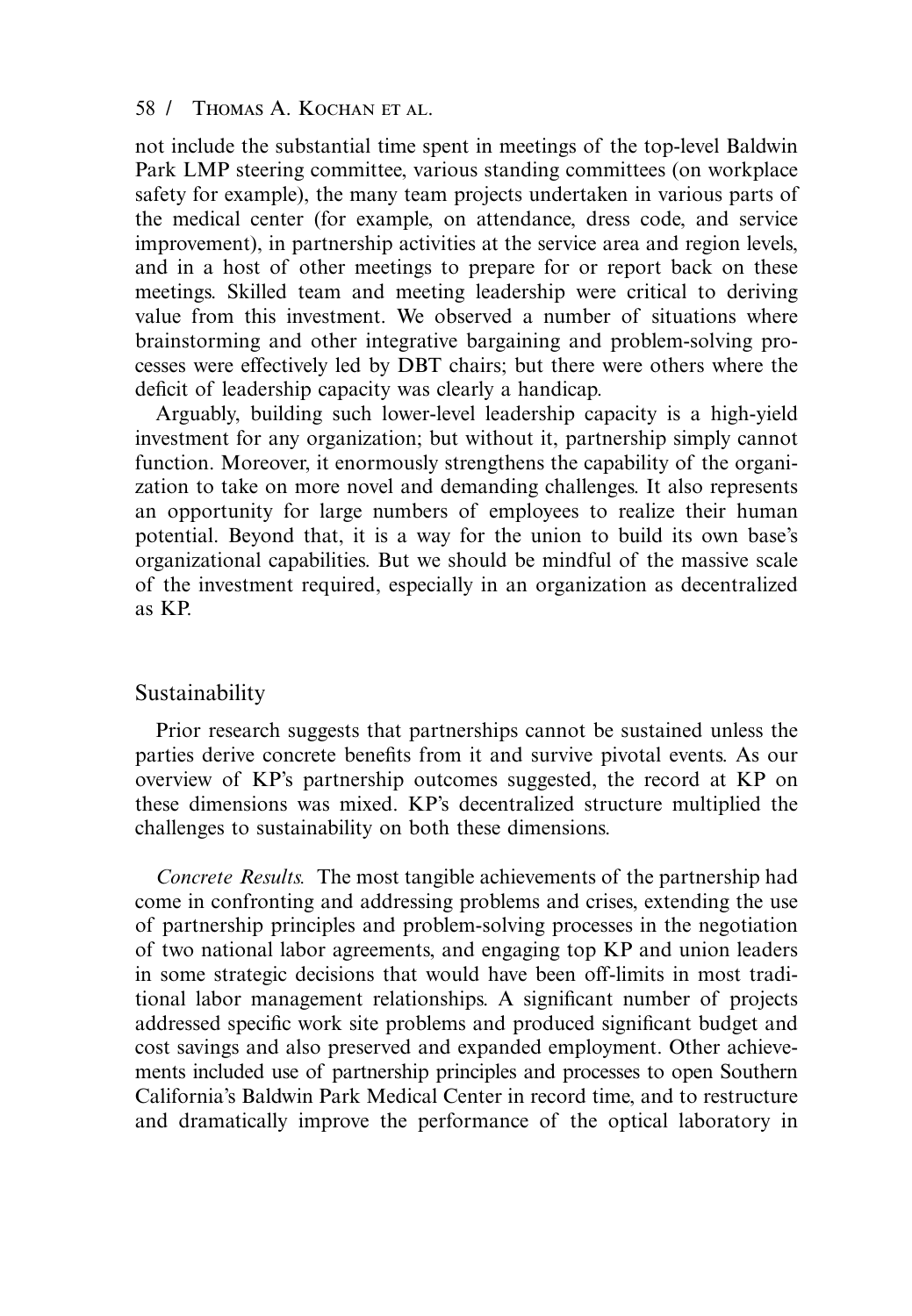Northern California. Employees also realized significant gains, including stronger employment security guarantees, improved satisfaction with their jobs and their unions, and wage and benefit improvements through both negotiated increases and performance-sharing results. By early 2006, nearly 40 percent of employees had participated in partnership activities. All the parties benefited from a decade of labor peace, grievance rates declining over this period from fifteen to five per one thousand employees, and the majority of union members indicated they preferred the partnership to more traditional arms-length representation.

On the other hand, as of 2005 several of KP's key internal and external performance challenges had not been addressed. Attendance remained a source of contention and operational difficulty. Safety had improved only marginally. Joint marketing efforts had yielded little fruit. KP had made only modest headway in propagating partnership down to lower levels of the organization.

Perhaps the major achievement of the partnership was simply to show that partnership on such a massive scale was possible: the partnership had survived for nearly a decade, and it had advanced rather than atrophied over that period. This survival had itself yielded important benefits: the experience of working in partnership mode had built up social capital and trust among many of the leaders and participants in partnership activities.

*Pivotal Events.* Sustaining a high level of support is not something that can be taken for granted in any partnership, regardless of the tangible results achieved. Indeed, pivotal events tend to arise from time to time in any partnership, and the KP partnership was no exception. What was exceptional was the multiplication of the number of such pivotal events due to KP's decentralization.

At the national level, one pivotal event occurred in 2002. Following a series of management leadership changes, top KP executives, physicians, and leaders of the CKPU came together for a frank "reexamination of the future envisioned under the labor management partnership." This series of meetings proved to be pivotal in the sense we are using the term: out of them came a reaffirmation of the original partnership vision and an implementation plan for moving forward.<sup>7</sup>

Figure 2 lists ten pivotal events that senior leaders at KP and the CKPU encountered in the first decade of their partnership. Like the 2002 summit

<sup>7</sup> Kaiser Permanente Labor Management Partnership. "Labor Management Partnership Vision: Reaffirmation & Understandings," August 21 and November 6, 2002.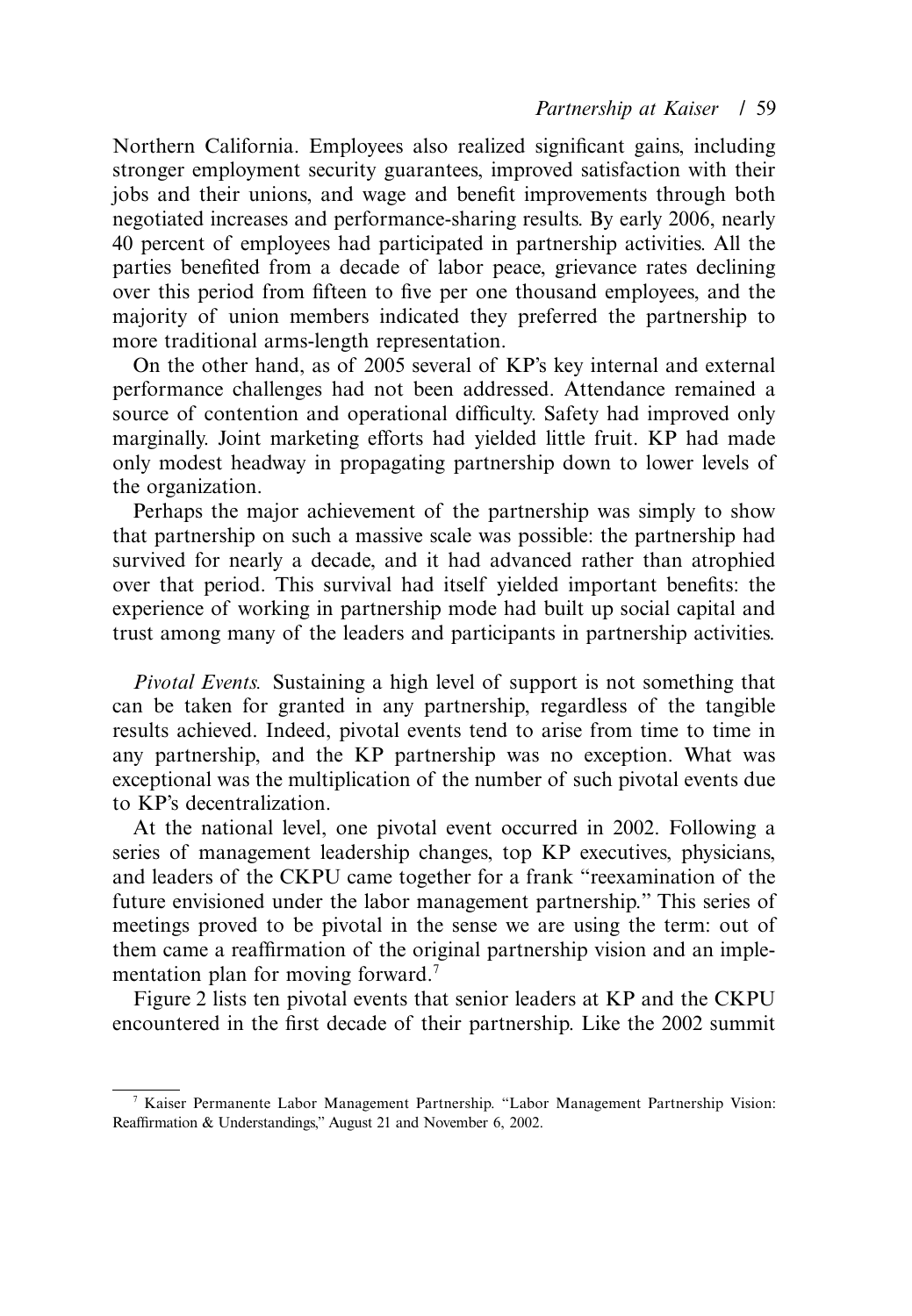<u>a and a and a straightful and a</u>

#### FIGURE 2

#### PIVOTAL EVENTS IN THE LIFE OF THE PARTNERSHIP TO DATE

<u>and the company of the set of the </u>

| PIVOTAL EVENT                                                                   | HOW IT WAS HANDLED                                                                                                                                                                                                                                                                                                                                  |
|---------------------------------------------------------------------------------|-----------------------------------------------------------------------------------------------------------------------------------------------------------------------------------------------------------------------------------------------------------------------------------------------------------------------------------------------------|
| Signing of initial Partnership<br>agreement, 1997                               | After considering but rejecting escalating pressures on KP through a<br>corporate campaign and intense debate within the KP Board of<br>Directors, both parties chose to try an alternative "partnership"<br>approach.                                                                                                                              |
| Negotiating of Employment<br>Security Agreement, 1999                           | After a crisis in one region that led to a restructuring, the parties agreed<br>to new language safeguarding employment security.                                                                                                                                                                                                                   |
| Closing/restructuring of<br>Northern California Optical<br>Laboratory           | The parties turned a "closure negotiations" into a joint problem-solving<br>effort to restructure and turnaround the laboratory. It is now viewed as<br>one of the signal achievements of the partnership in its early years.                                                                                                                       |
| Negotiation of 2000 National<br>Contract                                        | After tense negotiations over whether to engage in national bargaining,<br>the parties fashioned an interest-based process that we judged to be "an<br>historical achievement" in U.S. labor relations.                                                                                                                                             |
| Leadership Transition: KP<br>CEO, 2001                                          | Shortly after his appointment as the new KP CEO, George Halvorson<br>issued a strategy/vision memo reaffirming support for the partnership,<br>describing it as one of his key strategic priorities. He then re-hired<br>Leslie Margolin, the management leader of the partnership who had<br>resigned as the Senior Vice President for Operations. |
| Responses to Southern<br>California and other regional<br>budget crises 2003-04 | After management in several regions considered unilateral budget and<br>staffing cuts, joint task forces were created and identified major savings<br>without layoffs.                                                                                                                                                                              |
| California Nurses<br>Association/Southern<br>California Nurses dispute,<br>2004 | A major inter-union conflict over union organizing and raiding of units<br>was resolved through intensive negotiation and mediation by the<br>Secretary Treasurer of the AFL-CIO.                                                                                                                                                                   |
| Negotiation of 2005 National<br>Contract in midst of AFL-CIO<br>split           | Another national agreement was successfully negotiated at the same<br>time several national unions participating in the Coalition of Kaiser<br>Permanente Unions split from the AFL-CIO.                                                                                                                                                            |
| Leadership Transitions in<br>2006: CKPU Executive<br>Director and KP COO        | Both Leslie Margolin and Peter diCicco, the two strongest leaders of the<br>partnership in KP management and the union coalition leave their<br>organizations. The leadership transition will once again test the<br>sustainability of the partnership.                                                                                             |

meeting, each of them could have weakened or destroyed the partnership if not addressed successfully. Some of these have already been discussed. Some were anticipated and consciously planned, such as the negotiation of the two national contracts; more often than not, however, these pivotal events arose unpredictably, as part of the normal types of challenges that arise in the evolution of any complex organization or relationship. The common feature of these events was that they required intense focus, skilled negotiations, and application of the principles of partnership. Successfully resolved, each one served to strengthen the commitment of management and union leaders involved in the partnership. But one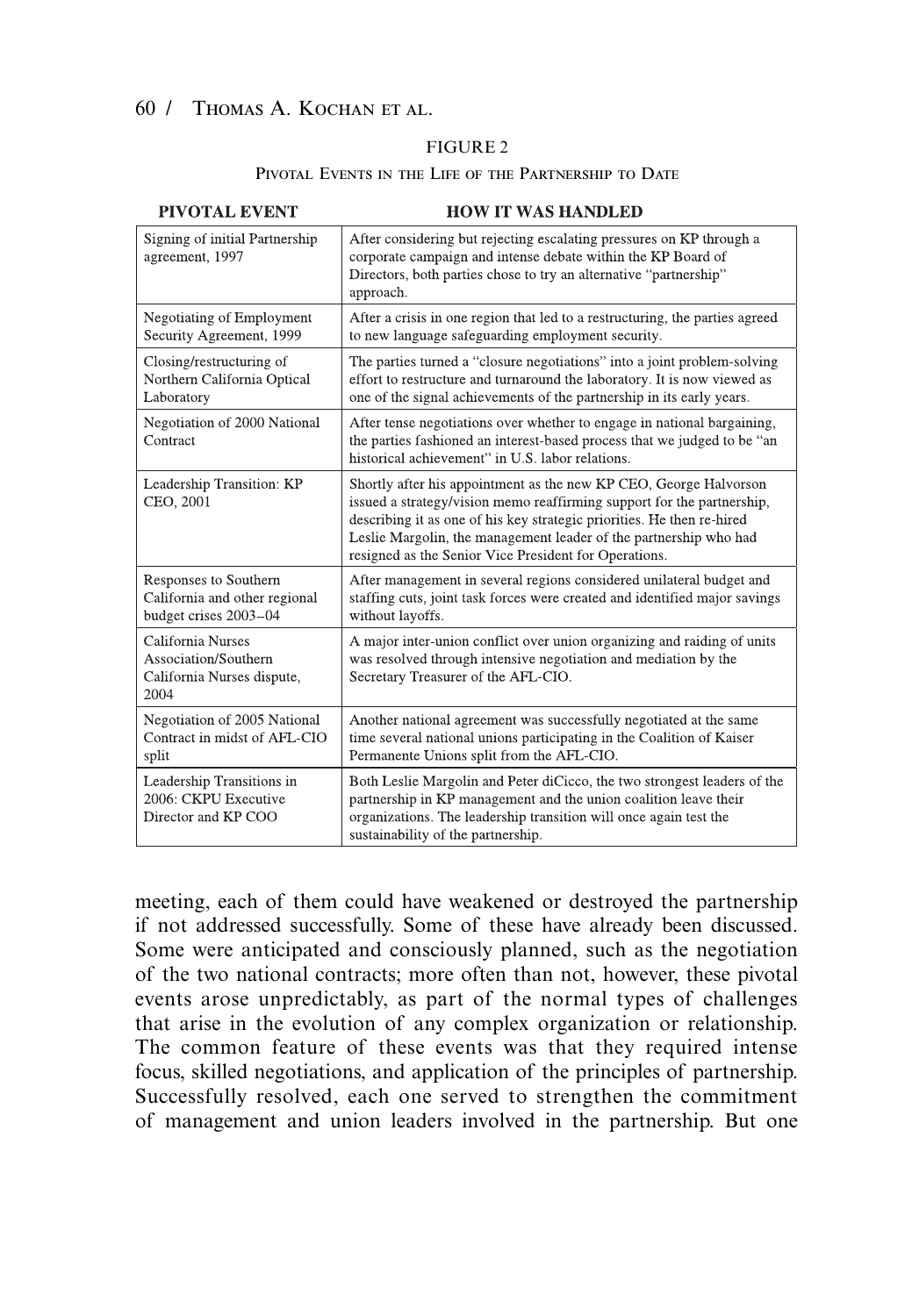could easily have envisioned an alternative outcome—the end of the partnership.

As of early 2006, it was foreseeable that other pivotal events would challenge the sustainability of the partnership. As is discussed more fully in the accompanying paper on the 2005 negotiations, many within the management, union, and physician organizations seemed ready to judge the success or failure of these negotiations on the basis of how quickly and effectively the commitments made in the agreement to improve performance were achieved. There was a widely shared expectation that if these results were slow to materialize, support for the partnership would erode quickly. At the same time, another set of critical leadership transitions was occurring: in early 2006, both Leslie Margolin and Peter diCicco, the two most senior and important champions, and by most accounts the most effective leaders of the partnership, left. The leadership capability of this partnership was about to be tested once again.

One of the striking features of the KP partnership was the extent to which crises could erupt in any of many locations, threatening the whole edifice: due to KP's decentralized structure, pivotal events were distributed across the organizational hierarchy, not only concentrated at the top. In one case we studied, partnership at one of the major medical centers was severely challenged when the local union and management leaders were unable to resolve an impasse created by the confrontation of some highly adversarial stewards and autocratic department managers. The regional partnership co-chairs dispatched top-level facilitators to help resolve the impasse; but these facilitators quit the process when the parties proved unable to engage in serious dialogue. Eventually, this crisis was resolved when the regional co-chairs got personally involved. In other cases, we observed how similar impasses at the local level could chill relations at higher levels when one party appeared to the other to be unwilling to live up to their partnership responsibilities. Such crises were multiplied by the size and complexity of KP and by the number of different unions involved.

## Conclusions

Our analysis of the KP case confirms many of the lessons of prior research. Partnership has the best chance of success when: (1) those involved are driven by a crisis or sense of urgency; (2) they share or develop through joint discussion a clear definition of the problem and vision of the goals they are trying to achieve; (3) they are held accountable for using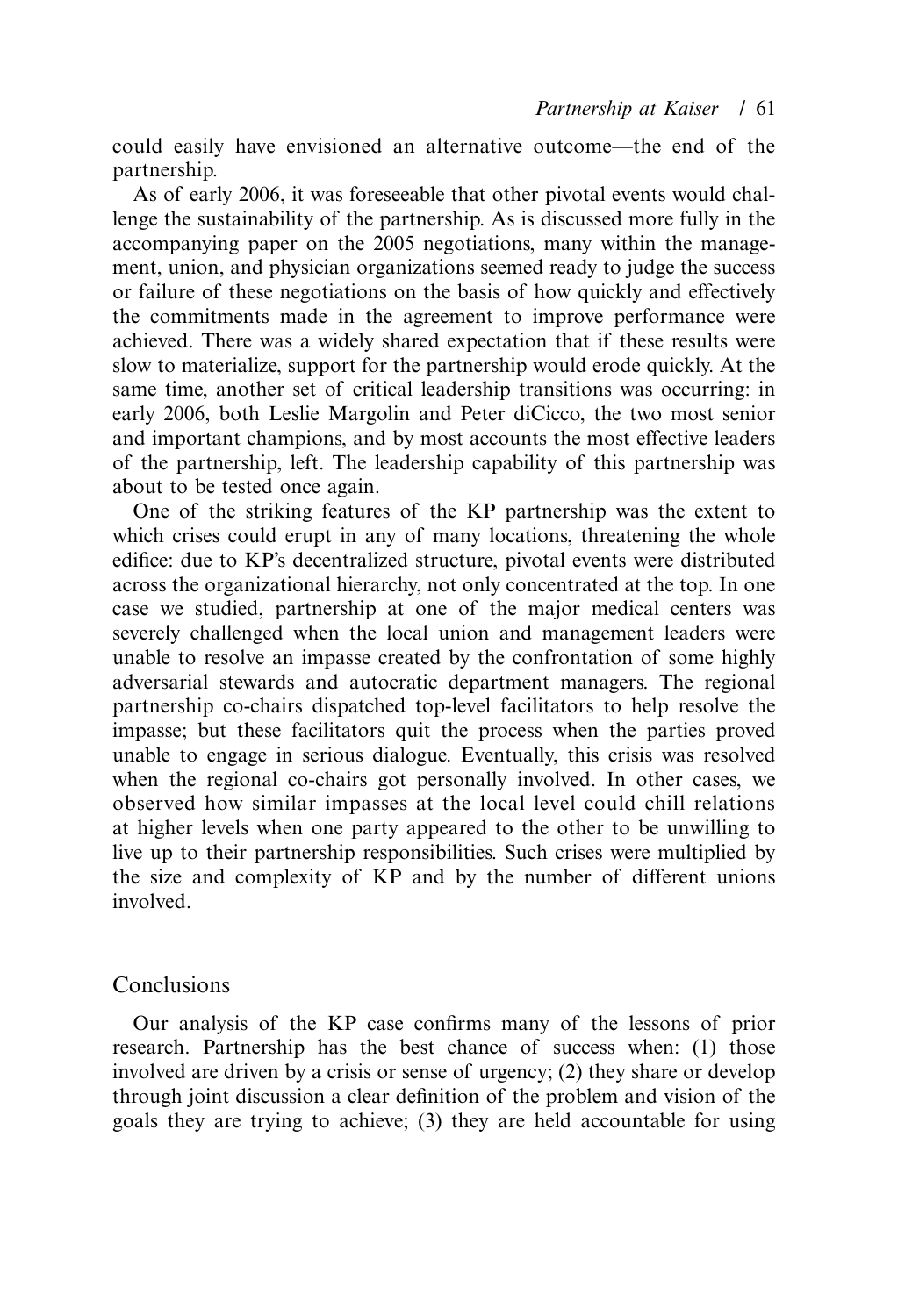partnership principles; and (4) they possess or develop the skills and other resources they need to be successful (time, facilitation, and budgets); and (5) their partnership activities respect the separate needs of the parties but are focused on the common need to make improvements in the organization's core tasks.

Much of the prior research on partnerships has viewed the contending parties as monolithic entities, and thus underestimated the organizational challenges of partnership in organizations that are larger and more complex and therefore more decentralized. KP is a rather extreme case, but by virtue of being extreme, it makes visible problems common to the broader universe of organizations. We found that decentralization meant that (1) partnership at lower levels needed much the same initiating conditions as at the peak level; (2) governance was greatly complicated by the lack of authority mechanisms for assuring accountability; and (3) sustainability was more difficult to achieve because of the multiplicity of potential crisis points.

The KP case highlights the potential value of partnership for addressing contemporary organizational and workforce issues; but it also highlights the precariousness of partnerships in the U.S. industrial relations system. Pivotal events, strong champions, and effective leadership support play crucial roles in the trajectory of partnership efforts at KP as in other organizations. The contrast is striking between this finding and the experience of collective bargaining as an institution: Accounts of collective bargaining arrangements rarely attribute such centrality to pivotal events or leadership choices. Whence the difference?

We see several interrelated factors that make partnership a distinctively precarious accomplishment. First, the introduction of partnership represents a considerable shift in the distribution of power in both management and labor organizations. The costs of change are high, and the risks considerable. Second, while the performance pay-off to this redistribution may be clear enough in the face of crisis (at least given other conditions noted in our discussion), once out of the crisis zone, the pay-off is ambiguous in the short-term and uncertain in the long-term, and as a result, management commitment to partnership tends to decline. Third, while some lower-level managers may find partnership congenial and while local innovations may generate impressive partnership arrangements and results, these innovations cannot diffuse spontaneously across the organization or up the hierarchy given the ambiguous pay-off and the high costs of change.

Partnership must therefore be driven from the top leadership down into the organization. This policy deployment encounters obstacles where there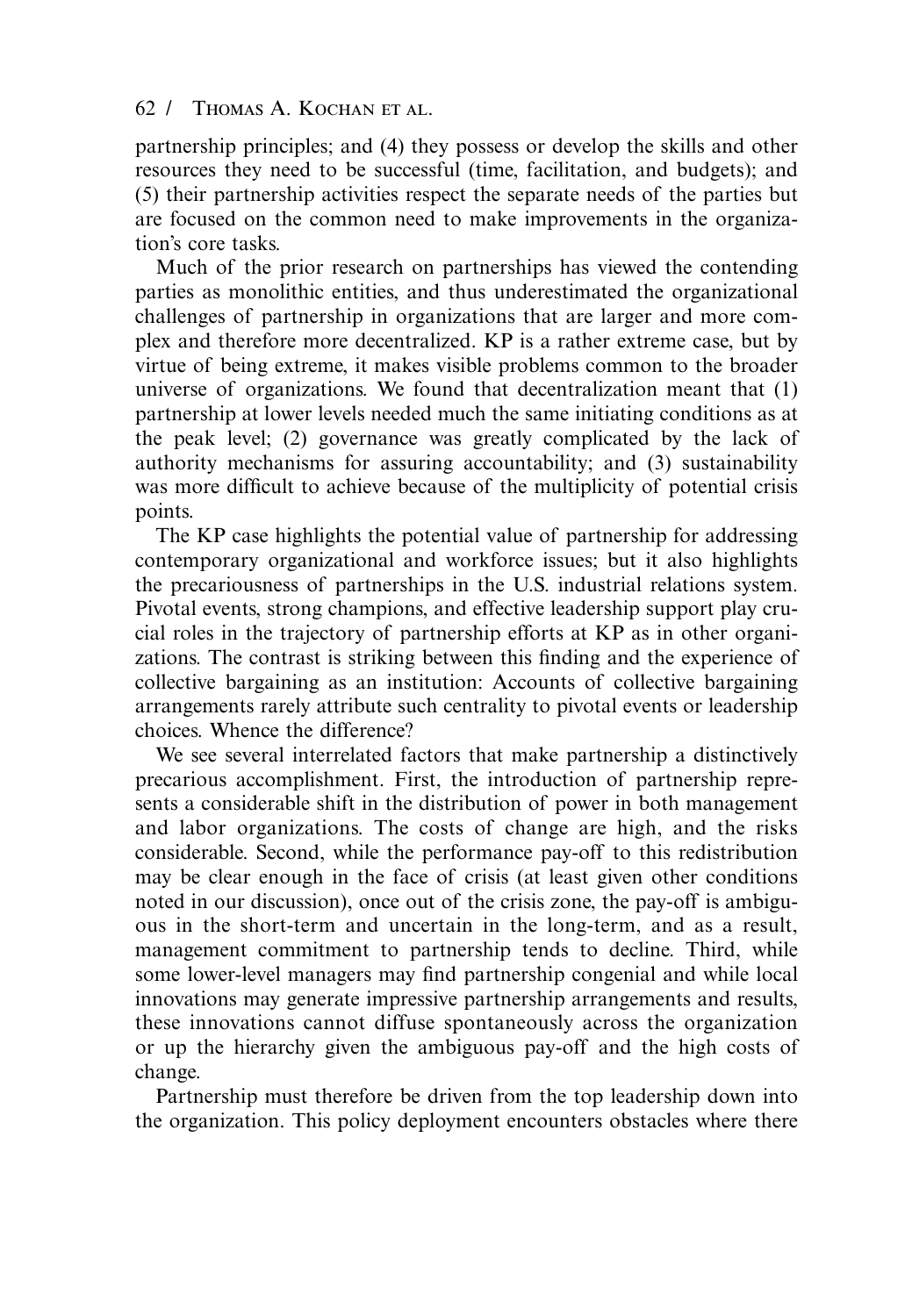is weak coupling of the various subunits. Horizontally, coupling may be weak among more or less autonomous components of the management structure, and among the various unions in a coalition. Vertically, coupling may be weak between the top and lower levels in both the management and the union structures. Where these couplings are weak, partnership is precarious: Once the period of crisis is past, the alternative to partnership reversion to traditional collective bargaining and to the conventional division of responsibilities—is always available for those who would defect from the new partnership game.

The result is that partnerships are unlikely to proliferate without strong buttressing elements from the external environment. The perspicacity and perseverance of enlightened management and union leaders working towards partnerships in specific organizations will likely not suffice to make partnerships a widespread and sustainable phenomenon in U.S. industrial relations (for similar observations in the UK see Deakin, Hobbs, Konzelmann, and Wilkinson 2002 and Geary and Roche 2006). This is especially true if the labor movement remains as limited in scope and power as it is today, since the option of escaping from union status is available to so many employers. Changes in law and public policy may prove necessary to shift us from a lower-performing equilibrium to the higher-performing one prefigured by KP's partnership.

#### **REFERENCES**

- Bacon, Nicolas, and Paul Blyton. 2006. "The Effect of Co-operating or Conflicting over Work Restructuring: Evidence from Employees." *Sociological Review* 54(1):1–19.
- Bartlett, Christopher, and Sumantra Ghoshal. 1995. *Transnational Management: Texts, Cases, and Readings in Cross-Border Management*. Homewood, IL: Irwin.
- Cutcher-Gershenfeld, Joel, Kirsten Wever, and Robert B. McKersie. 1988. *The Changing Role of Union Leaders*. Washington, DC: U.S. Department of Labor.
	- ———, Thomas A. Kochan, and Robert B. McKersie. 1988. *Institutionalizing and Diffusing Innovations in Industrial Relations*. Washington, DC: U.S. Department of Labor.
- Dale, Ernest. 1949. *Greater Productivity through Labor Management Cooperation*. New York: American Management Association.
- Deakin, Simon, Maria Hudson, Suzanne Konzelmann, and Frank Wilkinson. 2002. "Phoenix from the Ashes? Labour Management Partnerships in Britain." Unpublished paper presented at the Academy of Management meetings, Denver, Colorado, August 13.
- ———, Richard Hobbs, Suzanne Konzelmann, and Frank Wilkinson, 2002. "Partnership, Ownership and Control: The Impact of Corporate Governance on Employment Relations." *Employee Relations* 24(3):335–52.
- DiMaggio, Paul J., and Walter W. Powell. 1983. "The Iron Cage Revisited: Institutional Isomorphism and Collective Rationality in Organizational Fields." *American Sociological Review* 48:147–60.
- Drago, Robert. 1988. "Quality Circle Survival: An Exploratory Analysis." *Industrial Relations* 27:336– 51.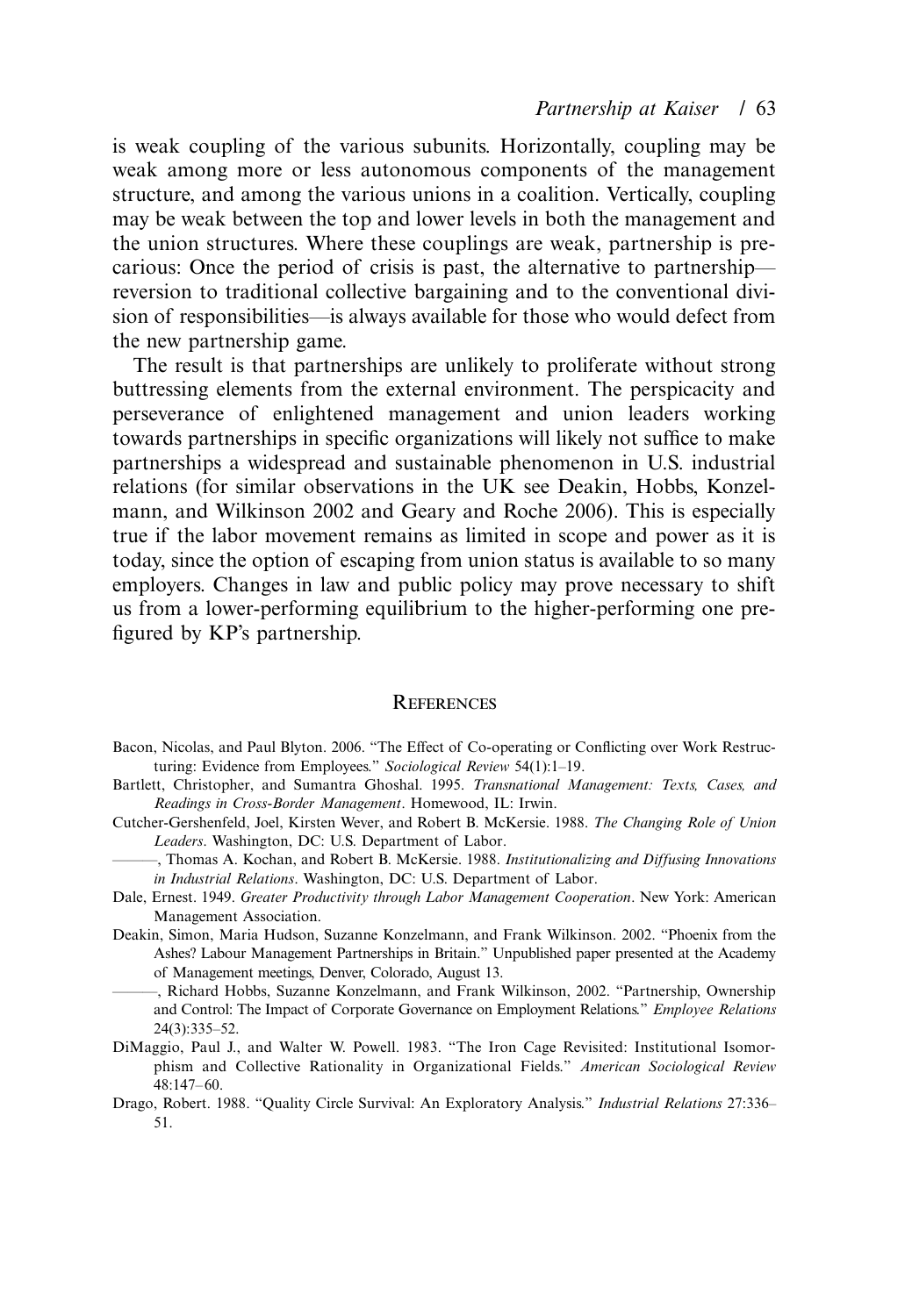- Eaton, Adrienne E., and Saul A. Rubinstein. 2006. "Tracking Local Unions Involved in Managerial Decision-Making." *Labor Studies Journal* 31(2):1–30.
- Eaton, Susan, C., Saul A. Rubinstein, and Robert B. McKersie. 2004. "Building and Sustaining Labor Management Partnerships: Recent Experiences in the U.S." *Advances in Industrial Relations* 13:139–59.
- Fraser, Steve. 1991. *Labor will Rule: Sidney Hillman and the Rise of American Labor*. New York: The Free Press.

Freeman, Richard B., and Joel Rogers. 1999. *What do Workers Want?* Ithaca: Cornell/ILR Press.

Geary, John, and William Roche. 2006. *Partnership at Work*. London: Routledge.

- Gershenfeld, Walter J. 1987. "Employee Participation in Firm Decisions." In *Human Resources and the Performance of the Firm*, edited by M. M. Kleiner, et al., pp. 123–58. Madison, WI: Industrial Relations Research Association.
- Goodman, Paul S. 1980. "Realities of Improving the Quality of Work Life." *Labor Law Journal* 31(8):487–94.
- Hammer, Tove H., and Robert N. Stern. 1986. "A Yo-yo Model of Cooperation: Union Participation in Management at the Rath Packing Company." *Industrial and Labor Relations Review* 39(3):337– 49.
- Harbison, Frederick H., and John R. Coleman. 1951. *Goals and Strategies in Collective Bargaining*. New York: Harper.
- Heckscher, Charles, and Susan Schurman. 1997. "Can Labour Management Cooperation Deliver Jobs and Justice?" *Industrial Relations Journal* 28(4):323–30.
- Katz, Harry C. 1985. *Shifting Gears*. Cambridge, MA: MIT Press.
- ———, Thomas A. Kochan, and Kenneth R. Gobeille. 1983. "Industrial Relations Performance, Economic Performance, and QWL Programs; an Interplant Analysis." *Industrial and Labor Relations Review* 37(1):3–17.
- Kochan, Thomas, Harry Katz, and Robert McKersie. 1994. *The Transformation of American Industrial Relations*. Ithaca: Cornell ILR Press.

Kochan, Thomas A., and Lee Dyer. 1976. "A Model of Organizational Change in the Context of Union-management Relations." *Journal of Applied Behavioral Science* 12(1):60–78.

——— and Paul Osterman. 1994. *The Mutual Gains Enterprise: Forging a Winning Partnership among Labor, Management and Government*. Boston: Harvard Business School Press.

- Leonard, Dorothy, and Walter Swap. 1999. *When Sparks Fly: Igniting Creativity in Groups*. Boston: Harvard Business School Press.
- Lewin, Kurt. 1947. "Frontiers in Group Dynamics: Concept, Method, and Reality in Social Relations." *Human Relations* 1:5–41.

O'Toole, Jack. 1996. *Forming the Future: Lessons from the Saturn Corporation*. Cambridge, MA: Blackwell.

- Parker, Mike, and Jane Slaughter. 1988. *Choosing Sides: Unions and the Team Concept*. Boston: South End Press.
- Preuss, Gil, and Ann C. Frost. 2003. "The Rise and Decline of Labor Management Cooperation: Lessons from Health Care in the Twin Cities." *California Management Review* 45(2):85–106.
- Rubinstein, Saul A., and Thomas A. Kochan. 2001. *Learning from Saturn: Possibilities for Corporate Governance and Employee Relations*. Ithaca, NY: Cornell ILR Press.
- Rubinstein, Saul N. 2003. "Partnerships of Steel? Forging High-Involvement Work Systems in the U.S. Steel Industry." *Advances in Industrial Relations* 12.
- Schurman, Susan J., and Adrienne E. Eaton. 1996. "Introduction to the Special Issue." *Labor Studies Journal, Special Issue, Labor and Workplace Democracy: Past, Present and Future* 21(2):3–20.
- Scott, W. Richard. 1995. *Institutions and Organizations*. Thousand Oaks, CA: Sage.
- Slichter, Sumner. 1941. *Union Policies and Industrial Management*. Washington, DC: The Brookings Institution.
- Staw, Barry M., Lance E. Sanderlands, and Jane E. Dutton. 1981. "Threat Rigidity Effects in Organizational Behavior: A Multi-level Analysis." *Administrative Science Quarterly* 26:501–24.
- Stepp, John, and Thomas Schneider. 1997. "A Model for Union–Management Partnerships." *Perspectives on Work* 1(2):54–9.